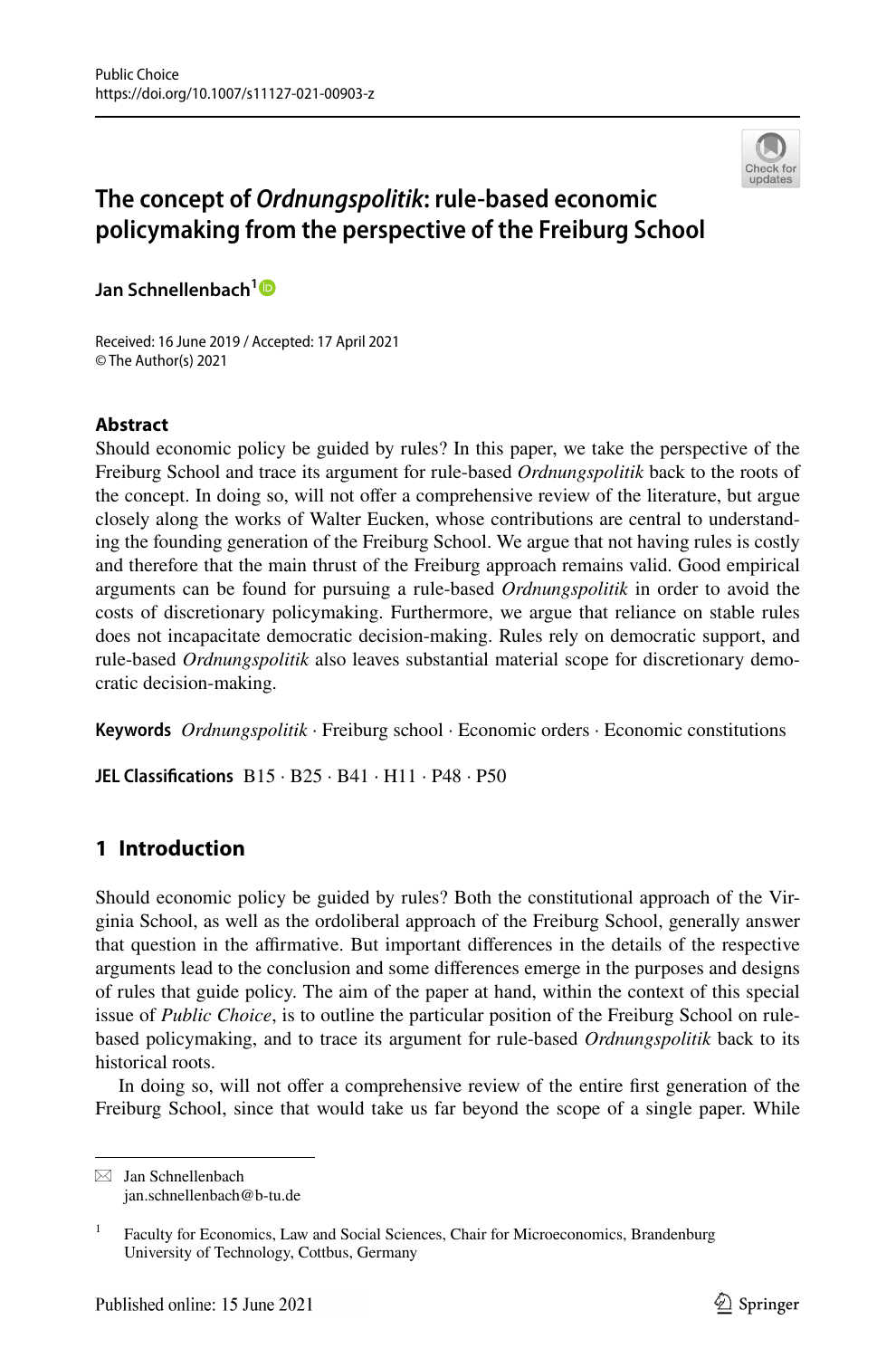diferent members of the Freiburg School emphasize diferent issues and arguments, the main thrust of the School's theoretical research program can be extracted from the works of its most prominent proponent, Walter Eucken. Therefore, and because they are essential to understanding the basic arguments of the Freiburg School's founding generation, we will argue closely along the lines laid out in Eucken's work. For a broader overview over the origins of the Freiburg School, see Vanberg [\(2004](#page-17-0)) and Kolev ([2020\)](#page-17-1). A collection of original texts is assembled in Goldschmidt and Wohlgemuth [\(2008](#page-16-0)).

While the German tradition of *Ordnungspolitik*, which originated in the Freiburg School, bears similarities to the constitutional political economy (CPE) of the Virginia School, important diferences also can be found. For example, we will show that the concept of economic order is broad and implies more than just formal constitutional rules. Therefore, *Ordnungspolitik* as a policy concept that aims at sustaining a functioning market order includes an emphasis on formal rules, but it also includes discretionary policymaking by design. The Freiburg School ventures away from the normative conviction that a functioning market order is desirable and asks which rule-based and discretionary policies are needed to sustain it. It does, however, not ask explicitly what rule improvements could garner unanimous consent, as the Virginia School does.

Important contributions to the relevant literature argue that key elements of *Ordnungspolitik* in the Freiburg tradition can be reconciled with the modern approach of CPEE and reconstructed as results of constitutional economic reasoning (Feld & Köhler, [2011;](#page-16-1) Vanberg, [1988](#page-17-2), [2004](#page-17-0), [2015\)](#page-17-3). But it is important to reckon that historically, *Ordnungspolitik* started from a diferent premise, namely that market competition needs to be sustained by the state and that that function is desirable because a breakdown of market competition has been associated historically with negative outcomes.

In Sect. [2](#page-1-0), we will discuss the concept of economic orders and their relationship to systems of (formal) rules. To avoid a common misunderstanding, it is clarifed that economic orders are not determined completely by formal rules but have a broader meaning. In Sect. [3,](#page-3-0) we discuss positive theoretical perspectives on the emergence of and changes in economic orders. Section [4](#page-5-0) outlines the normative perspective: Which economic order is considered superior by the Freiburg School, and why? Sect. [5](#page-8-0) adopts a more practical perspective and discusses the implementation of a competitive order. Section [6](#page-10-0) discusses a critical counterargument stating that rule-based policymaking imposes unwanted restrictions on a democratically elected sovereign. And Sect. [7](#page-12-0) discusses whether some of the core assumptions the Freiburg School made in order to justify rule-based *Ordnungspolitik* remain are applicable to current policy problems. Finally, Sect. [8](#page-15-0) concludes.

#### <span id="page-1-0"></span>**2 Economic orders are not (only) systems of rules**

When Walter Eucken ([1939,](#page-16-2) p. 37) discusses economic orders, his analytical starting point has been a variety of organizational forms for economic activity, which he had observed both in time and across places. He illustrates the variety using a number of historical examples for diferent types of economic organization; in discussing them, he also rejects diferent established explanations for their emergence. For example, Eucken discusses theories of historical determinism, wherein one type of economic organization necessarily follows another, and presents examples of historical contingencies leading to empirically observable sequences of types of economic organization that were incompatible with historicaldeterminist theories (ibid., p. 53).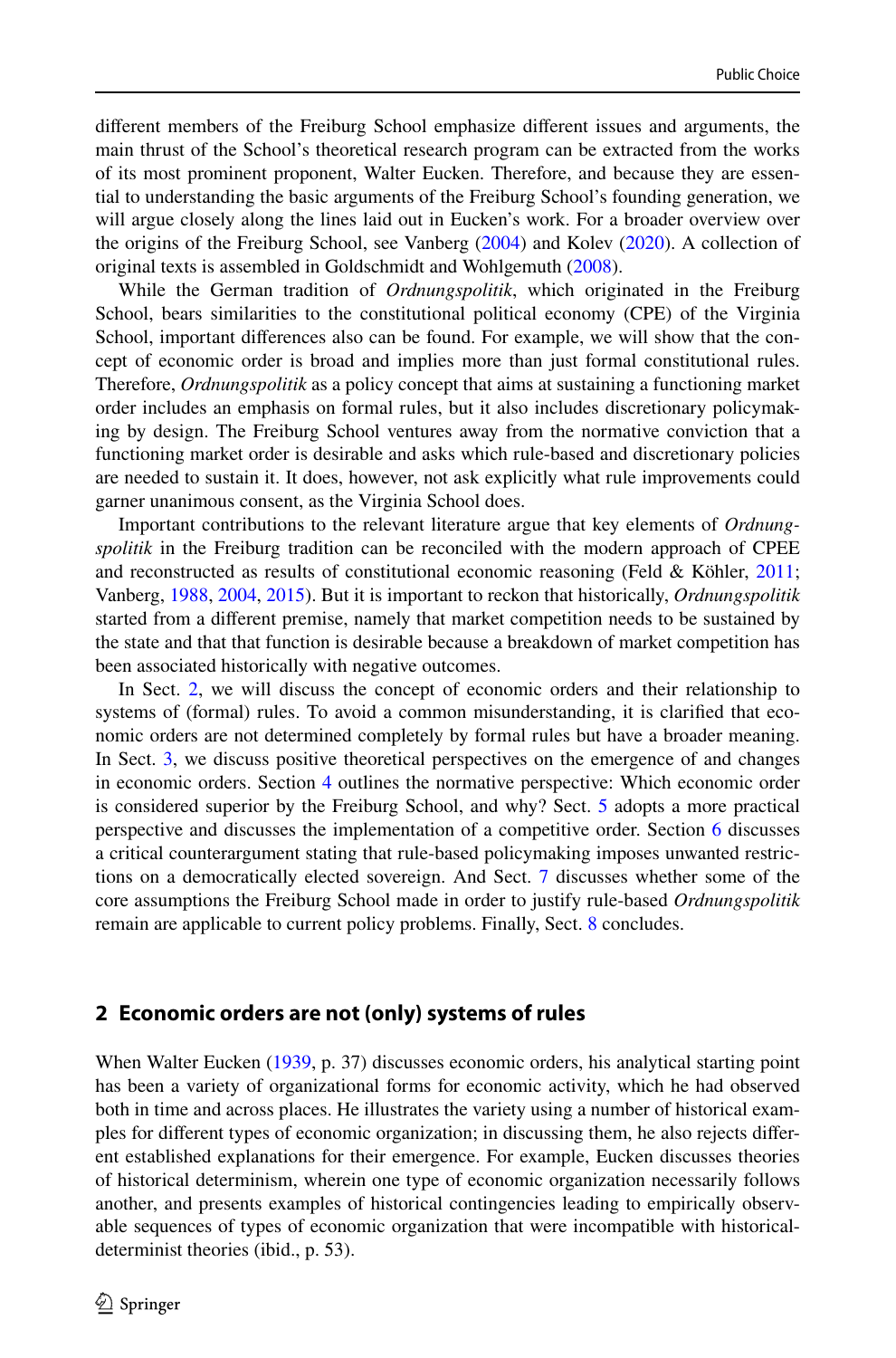At the same time, Eucken also argues against the concept of styles of economic organization, which would be determined by the specifc culture of a region or a country. Again, his criticism is motivated empirically: He discusses historical examples of diferent places within culturally similar regions being characterized by rather diferent types of economic organization (Eucken, [1939,](#page-16-2) pp, 60–61). For instance, Eucken compares German cities in the ffteenth century, wherein diferences in relative political power between groups led to diferences in economic organization (ibid.), despite very similar cultural backgrounds. With his rejection of the theories of styles of economic organization and of historical determinism, Eucken pits himself against important theories of the German Historical School of Economics.

Instead of searching for historical or cultural determinants of economic organization, Eucken [\(1939](#page-16-2), p. 62) proposes to look directly at the rules that govern economic activity: "Welche Spielregeln herrschen?" is his central question, or "Which are the governing rules of the game?" The rules of the game, on the other hand, are the object of economic policy. They can be either set or at least infuenced through political decisions, and are not the result of unalterable historical or sociological laws. The rules of the game are, however, not just formal rules. The rules need to be interpreted and the dominant interpretation of formal rules also is part of the rules of the game.

Furthermore, diferent market structures may emerge under similar formal rules, but the market structure, exerting a strong infuence on the economic behavior of individual producers and consumers, is itself a part of the economic order (Eucken, [1939](#page-16-2), p. 218, 1952, p. 22). For example, the same set of formal rules may allow for a competitive oligopoly or a monopoly to emerge. Which of them actually surfaces depends on decisions made by market participants that are not fully determined by the rules, or by pure luck: the outcomes of R&D projects, for instance. In any case, the actual market structure is to be accounted for as part of the actual economic order. Everything that infuences how market participants make decisions is, according to Eucken, part of the economic order—even if it may not explicitly be part of a formal economic constitution.

An economic order, according to Eucken, therefore is more than a formal set of rules, because the actual rules of the game are not entirely and perfectly determined by any set of formal rules. He adopts a telling metaphor when he compares economic orders to elaborate pieces of classical music by Bach, Mozart or Beethoven (Eucken, [1939,](#page-16-2) p. 202). He points out that all of those musical compositions rely on a fxed system of musical notes and that the composer's creative efort requires, in principle, nothing more than an arrangement or rearrangement of those given notes. Similarly, he argues that empirical economic orders combine diferent elements from ideal types of economic orders. The ideal types, Eucken ([1952,](#page-16-3) p. 21) later calls them "reine Formen" (pure forms), simply are central planning on the one side, and coordination of individual plans through a competitive price mechanism on the other. Empirically observed orders, Eucken argued, come in a large variety of different actual arrangements, but are basically diferent combinations of the two pure forms. For example, Eucken ([1939\)](#page-16-2) argues that empirically, one will find no uniformly planned economy, and also none that uniformly relies on the price mechanism, but always some kind of mixture of the two.

A concise defnition of what an economic order actually encompasses is given by Eucken [\(1952](#page-16-3), p. 23): "Die Wirtschaftsordnung eines Landes besteht in der Gesamtheit der jeweils realisierten Formen, in denen Betriebe und Haushalte miteinander verbunden sind, in denen also der Wirtschaftsprozeß in concreto abläuft.", which can be translated as "The economic order of a country consists of all actually realized forms in which the concrete economic process is embedded and that connect frms and households" (own translation).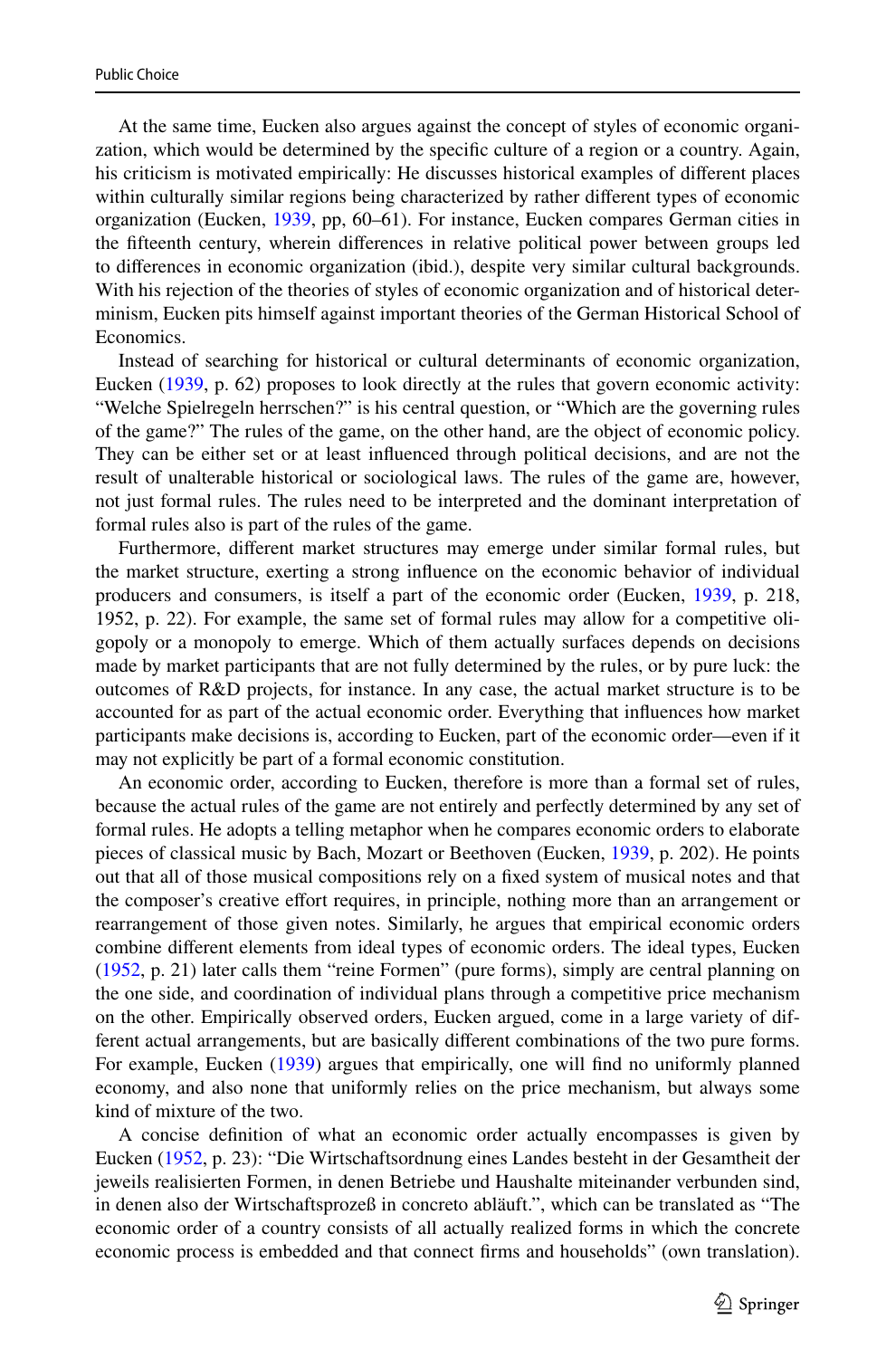That defnition still is somewhat vague, but it clarifes once more that the economic order is about how individual plans are made and coordinated and, moreover, that it would be wrong to equate the economic order with the formal rules that govern an economy. The latter have a more or less immediate impact on the economic order, but they are not the economic order per se.

It is noteworthy that neither that complication, nor the variety of resulting economic orders in reality, led Eucken to advocate a purely descriptive approach to economics, which would serve primarily the purpose of taxonomizing given economic orders. On the contrary, and in strong opposition to the Historical School, his focus is on economic theory to establish a general understanding of the economic and social outcomes associated with observable economic orders. Applied economics, in that sense, involves two steps: Empirically, the task is to discern what kind of economic order we observe in a concrete case; theory is then to be applied to predict the outcomes associated with it (Eucken, [1939](#page-16-2), pp. 208–216). Furthermore, theoretical reasoning allows one to predict outcomes of policies that attempt to change an economic order. Economic theory is the prerequisite for economic policy on the level of economic orders.

#### <span id="page-3-0"></span>**3 The origin of economic orders from a positive perspective**

How can the emergence of an economic order be explained? Eucken [\(1939](#page-16-2), pp. 208–216) believed that economic orders normally are not the result of conscious, large-scale design, but rather of processes of evolution. That belief does not imply that deliberate actions do not infuence economic orders. On the contrary, Eucken acknowledges that deliberate actions of individuals within an economic order infuence the direction of its further evolution. But such deliberate action already is embedded in a given economic order, i.e., an order never is designed from scratch and path-dependence may be important.

When some interest group uses its political clout to secure privileges, the economic order is infuenced, e.g., the misuse of the freedom to contract in order to establish a cartel. An economic order is often the sum of many small, deliberate but uncoordinated changes in the system of rules and, in that sense, the economic order as a whole evolves spontaneously. Furthermore, an economic order evolves through the interaction of formal rules and decisions made within a set of formal rules (Eucken, [1939,](#page-16-2) p. 68). In that respect, Eucken already saw that an economic constitution of formal rules easily may have consequences that were not intended by the rules' authors because individuals often interact with rules creatively, in unanticipated ways.

In his *Die Grundlagen der Nationalökonomie* (Foundations of Economics), Eucken cites many historical examples to illustrate how a close scrutiny of the details of economic organization and market structure at a given place and time can help in understanding the underlying economic order. In discussing these cases, he frequently also presents fragmentary theories of change in economic orders. For example, Eucken [\(1939](#page-16-2), pp. 213–214) outlines how, in Flemish cities of the thirteenth century, traders of cloth organized and dominated the entire production process of their products, leaving weavers and other craftsmen impoverished. Poverty, in turn, motivated violent protests, and Eucken describes how a change in political power now allowed craftsmen to organize themselves in guilds and, furthermore, how the changed political-economic equilibrium was associated with a change in the economic order, wherein a monopsony of traders and a craftsmen's guild was transformed into a bilateral monopoly.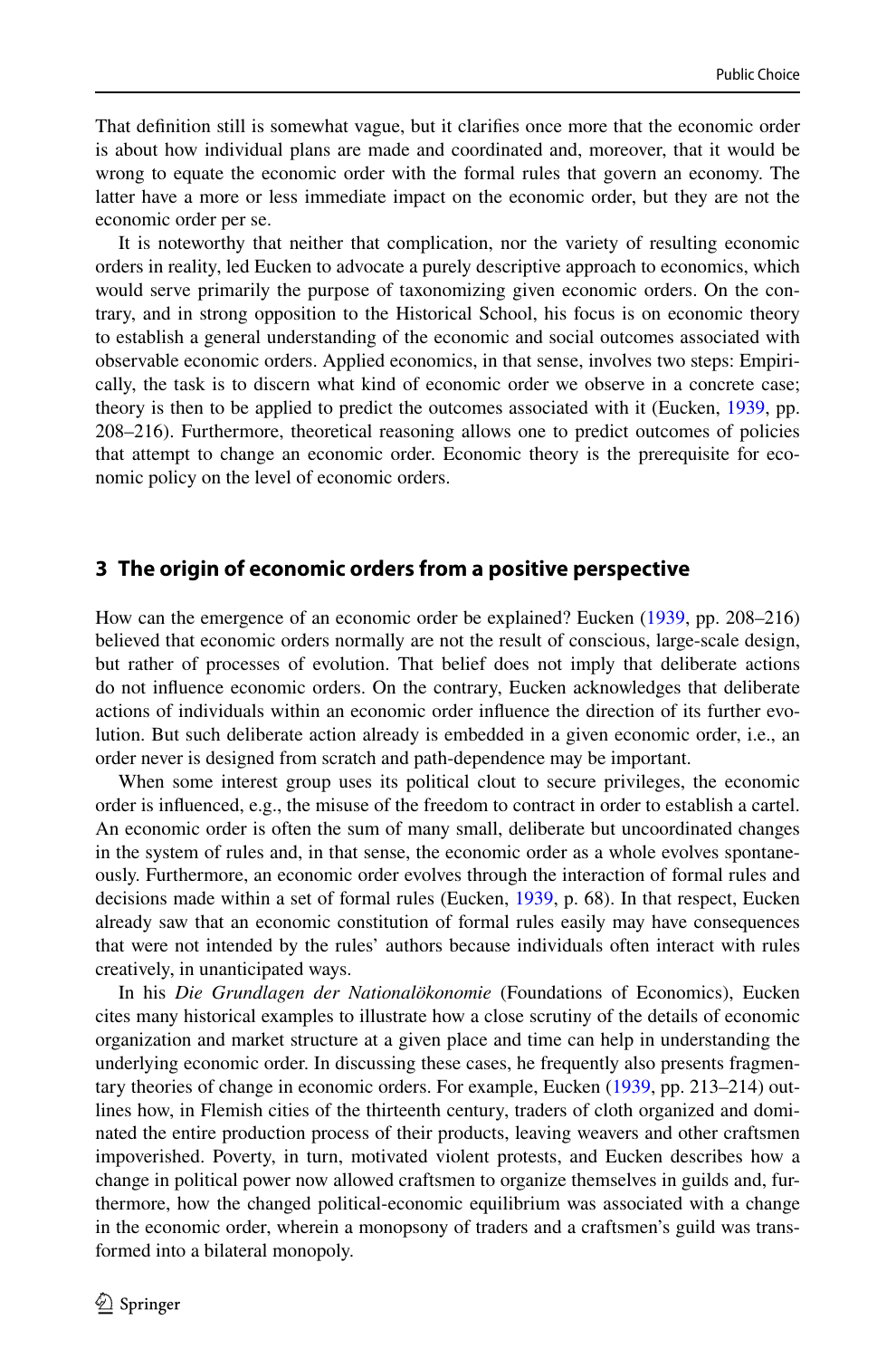Eucken and other ordoliberal thinkers certainly have been aware of the fact that an economic order is subject to endogenous change, and that changes in economic orders themselves are a subject worthy of economic analysis. Eucken's sketches of diferent historical cases involving changes in the economic order are attempts at understanding processes of institutional change by looking for factors that alter the bargaining powers of various social groups. In that respect, the sketches anticipate later, more sophisticated approaches to the issue.

For example, the research program of North ([1991,](#page-17-4) [1994](#page-17-5)) focuses on institutions as tools that reduce transaction costs, which follow from many diferent problems such as agency, measurement, or enforcing property rights. But contrary to, e.g., Williamson ([1985\)](#page-17-6), who generally models firm-level institutions as efficient responses to those problems, North puts greater emphasis on political-level institutions and acknowledges that a path-dependent evolution of such institutions does not necessarily lead to efficient outcomes.

North ([1994,](#page-17-5) p. 361) argues that weak competition in political markets can lead to the persistence of inefficient institutions, as can the existence of false perceptions of the relative efficiency of alternative institutions (ibid., p. 363). On the other hand, North uses usury laws as an example for an inefficient institution that eventually broke down in early modern Europe, simply because individuals increasingly became creative in circumventing those laws and the transaction costs of efectively prohibiting positive interest rates became prohibitively high themselves (North, [1991](#page-17-4), p. 105). And in some cases changes in political bargaining power have been observed to be followed by institutional changes that reduced the discretionary powers of governments, thus securing property rights and paving the way for an expansion of transactions and growth (e.g., North & Weingast, [1989](#page-17-7)).

Eucken himself had already been keenly aware of such interactions between political, social and economic institutions. In analyzing them, he coined the term *interdependency of orders*. That led Eucken [\(1952](#page-16-3), pp.180–184) to discuss diferent channels of causation of institutional change between political, sociological and economic factors. For example, he argues that a federal political order generally is incompatible with central planning, and that a decision to centralize economic decision-making will lead to an erosion of the federal order. Eucken expects that unchecked monopoly power in a market economy will undermine the rule of law, which in turn has further adverse effects on the efficiency of economic institutions.

A political decision to impose tarifs will, Eucken argues, have a broader impact on the economic order because it increases the market power of frms protected from foreign competition. That argument is rather close to later theories of institutional change that rely on changes in bargaining power between groups as an important trigger, leading Eucken  $(1952, p. 221)$  $(1952, p. 221)$  $(1952, p. 221)$  to warn that if they are not analyzed sufficiently, small changes in either the political, the economic or the societal order can be like snowballs that trigger an avalanche, generating and lead to large, unintended consequences in the institutional framework as a whole.

Obviously, Eucken and other early proponents of the Freiburg School could not anticipate later developments in institutional economics and political economy. From the perspective of institutional economics, an efficient change in the economic order or inefficient persistence of a given economic order, both can be plausible outcomes, depending on relative bargaining powers of diferent interests, as well as on technological progress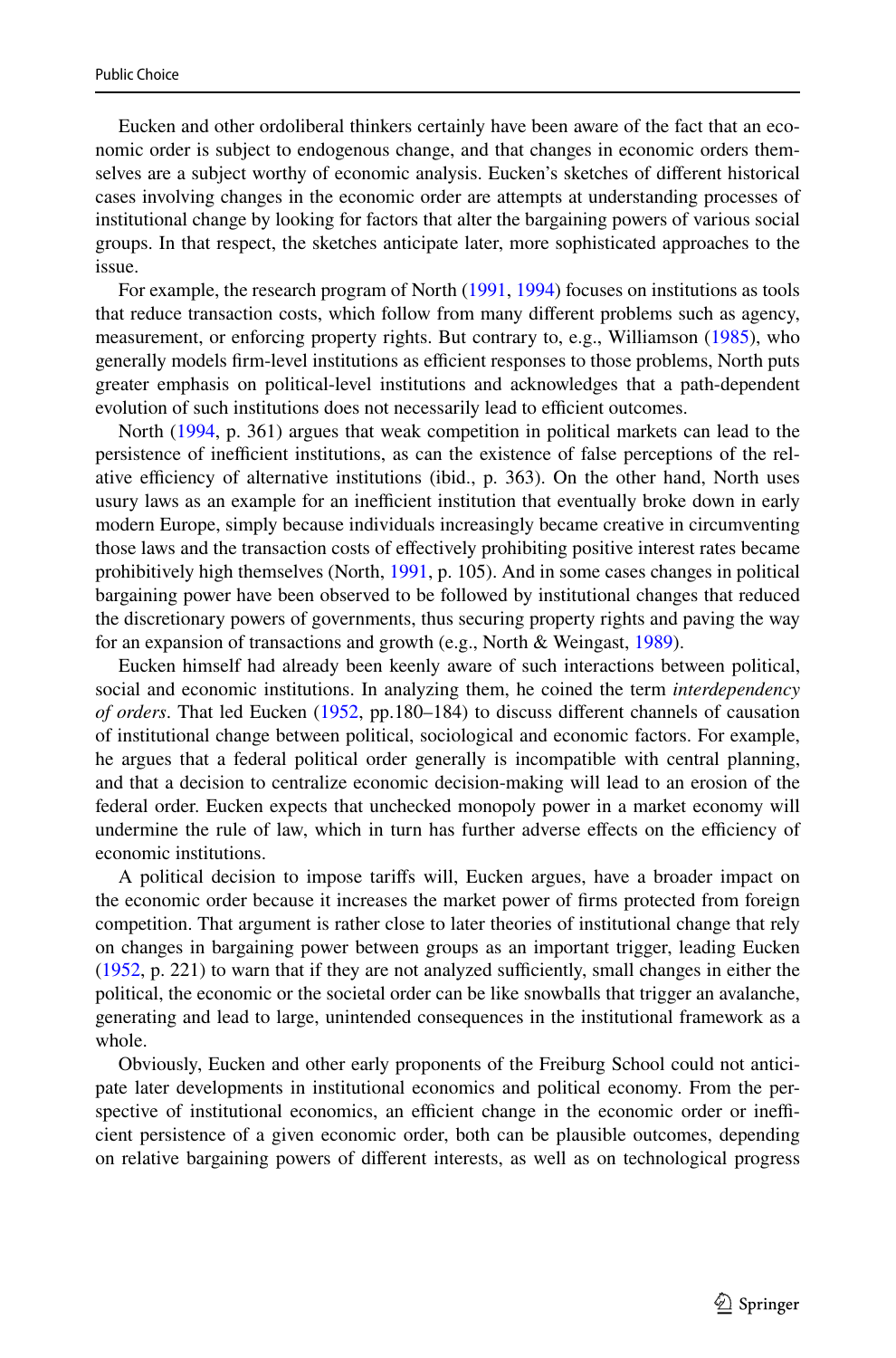and the degree of rationality underlying political choices.<sup>1</sup> In some cases, efficient institutional change likewise can be imposed externally by military intervention (Acemoglu et al., [2011\)](#page-16-4).

For obvious reasons, Eucken lacked the formal theoretical apparatus and the quantitative empirical models that modern public choice and political economics bring to bear. But from analyzing historical cases, he reached the unambiguous conclusion that no reason can be found for a Panglossian attitude towards actual economic orders and that any actual economic order is the result of historical and political contingencies, thereby becoming a possible candidate for improvement through purposeful reform. In clear opposition to a Panglossian view, both Eucken and other frst-generation members of the Freiburg School, such as Franz Böhm et al. ([1937,](#page-16-5) p. 31), have argued against fatalism and historical determinism and in favor of an economic science whose ultimate rationale should be to guide the purposeful shaping of the economic order.

In sum, the most important similarity between the Freiburg School and modern approaches of public choice and political economics is that the early Ordoliberals already saw the importance of interdependent causal relations between the economic order, social and political institutions. And what is most important, they did not simply assume that political institutions determine the economic order, but that the latter can itself infuence the evolution of the former. That insight has been essential for the Freiberg School's normative perspective on the economic order: If the economic order allows for an unfettered accumulation of power, desirable characteristics of the political order come under threat.

#### <span id="page-5-0"></span>**4 Which economic order should rules impose? The normative view**

The claim that pure laissez-faire had failed is the analytical starting point of German Ordoliberalism, resulting from the experience of the Great Depression, but also from the undermining of market competition by openly formed cartels before the Great Depression. Laissez-faire in that context is defned as an order wherein governments provide a legal order, in particular guaranteeing private property rights, but do not actively supervise and infuence the evolution of the economic order. In other words, laissez-faire is a regime in which the economic order itself evolves spontaneously within a legal order that protects property rights (Eucken, [1952,](#page-16-3) pp. 26–54). Again, the importance of distinguishing between formal rules and the actual economic order becomes obvious. Eucken reckons that within a given, formal economic constitution, the unguarded evolution of the economic order can run in an unintended, from a normative point of view, inferior direction.

Consequently, the early ordoliberals criticized the unchecked accumulation of economic power, be it under a central planning agency or with monopoly in a market economy (Eucken, [1939](#page-16-2), p. 239). Regarding the negative efects of market power, Eucken ([1947,](#page-16-6) pp. 145–146) takes a broad perspective. He names a failure of the price mechanism to allocate resources efficiently when prices rise above competitive levels. He also makes an argument akin to rent-seeking, and expects that economic power favors and often enforces protectionist policies. And he makes the political-economic point that the abuse of market power can trigger a chain of discretionary interventionist policies, such

<span id="page-5-1"></span><sup>&</sup>lt;sup>1</sup> Regarding the latter, also see Denzau and North [\(1994](#page-16-7)). For an extreme case of the persistence of inef-ficient institutions, see Acemoglu et al., ([2001\)](#page-16-8).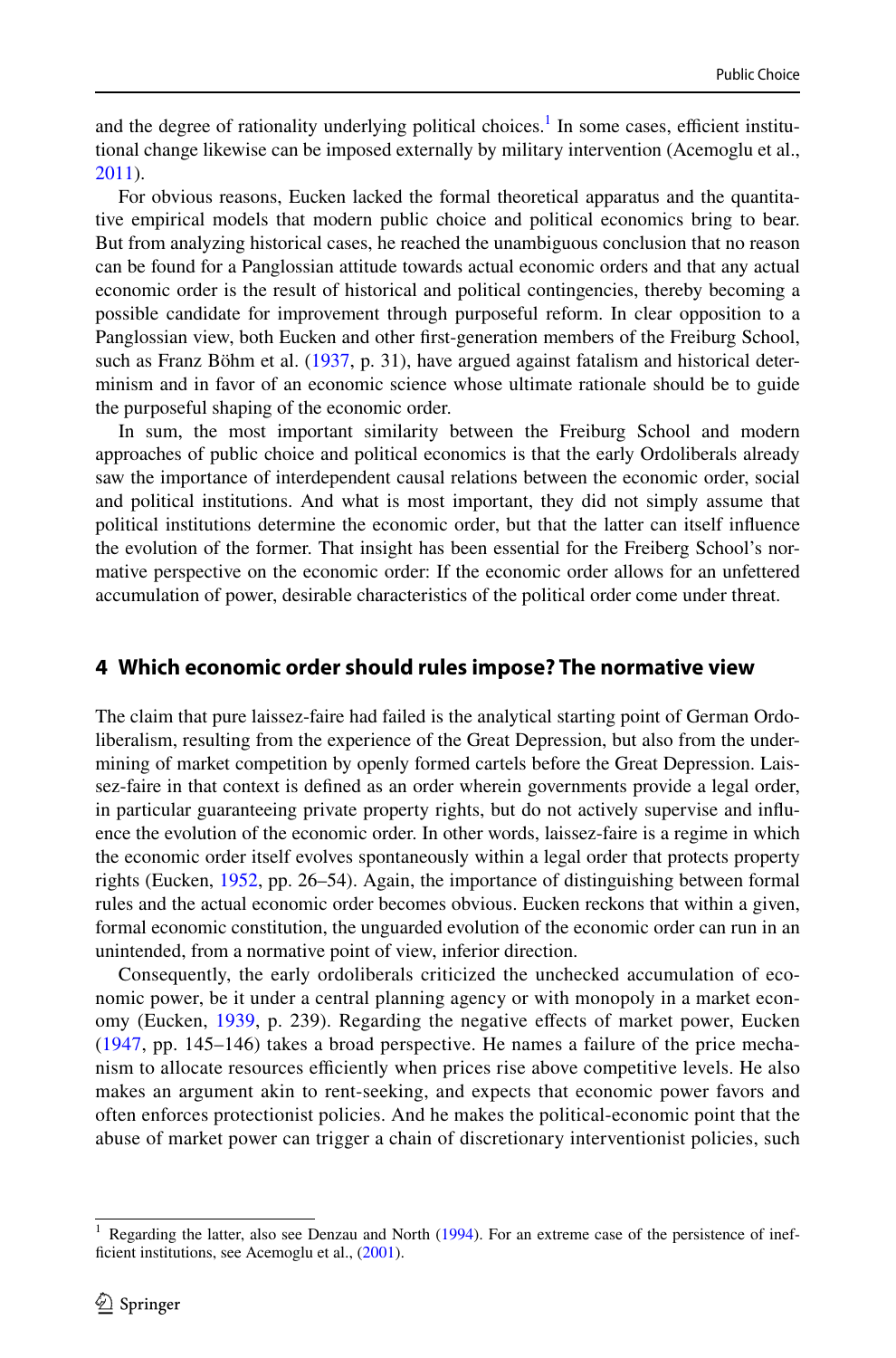as price controls, that eventually threaten the working of the price mechanism fundamentally. But fnally, Eucken (ibid.) also adds a rather sociological observation, namely that economic power leads to what he calls "Vermassung", a loss of individual freedom and also of individuality with respect to character, lifestyle, or consumption patterns, owing to a dependency on few, powerful businesses and other organizations.

Contrast that with Eucken ([1947](#page-16-6), p. 147) characterizing a competitive market economy. Here, he argues, the price mechanism facilitates efficient use of resources. The process of competition enhances performance, rather than setting incentives for destructive behavior, as would prevail in a tournament for monopoly power. An order wherein frms and individuals are accustomed to competition, Eucken argues, also will not easily fall for protectionist temptations. And, fnally, a competitive order also preserves individual liberty and autonomy.

That simple comparison of two economic orders by Eucken reveals the criteria that underlie his normative thinking. Efficiency in the allocation of resources is important, as is a process of competition that ultimately improves consumer welfare. But in sharp contrast to welfare economic approaches, individual welfare and autonomy both carry normative weight in their own right. They are important not only instrumentally, e.g., because an individual knows best for herself what she requires to maximize her own welfare, but because they are valuable in themselves. Eucken ([1947](#page-16-6), p. 150) sums that conclusion up himself, when he characterizes economics as a science that should help "eine menschenwürdige und funktionsfähige Ordnung zu schafen", i.e., "to create a humane and functional order" (own translation).

In a similar vein, Franz Böhm ([1971](#page-16-9), pp. 308–311) warns of the accumulation of political power that occurs when the economic order of a competitive market economy increasingly is crowded out by political interventions and elements of central planning. He argues that the loss of individual autonomy associated with extensive political power over economic planning must seem terrifying, and act as a motivation to seek improve-ments of the competitive market order instead. What is more important, Böhm ([1937](#page-16-5), p. 120) explicitly points out that a competitive order will not come about spontaneously, but always depends on the legal framework. Without governments enforcing appropriate rules of the game, a competitive order will neither come into existence, nor be stable once it does.

Economic power is transformed into political power through diferent channels. The frst has been sketched in Sect. [3](#page-3-0), where we discussed Eucken's argument that economic power can lead to undue infuence in political bargaining processes over institutional changes. That is essentially an early, simple variant of later theories of interest group infuence. The second channel is a bit more sophisticated and has been invented by Böhm. The less a frm is exposed to competitive pressures, the greater scope it has to impose self-conceived, private rules that beneft its owners or their transaction partners. By drawing up contract clauses, it creates its own private law. Only a competitive market order ensures that all potential transaction partners can reject a company's self-conceived private law and look for more benefcial conditions elsewhere.

In some cases, attempts to identify and foster a humane economic order also led to somewhat odd policy proposals from individual ordoliberals. For example, Wilhelm Röpke [\(1944](#page-17-8)) argued in favor of deliberate promotion of production technologies that supply competitive advantages to small businesses. It is interesting that Röpke's peculiar proposal involves a deliberately discriminatory intervention, in favor of small frms, even if larger frms do not enjoy signifcant market power. Such a discriminatory approach runs counter to the general,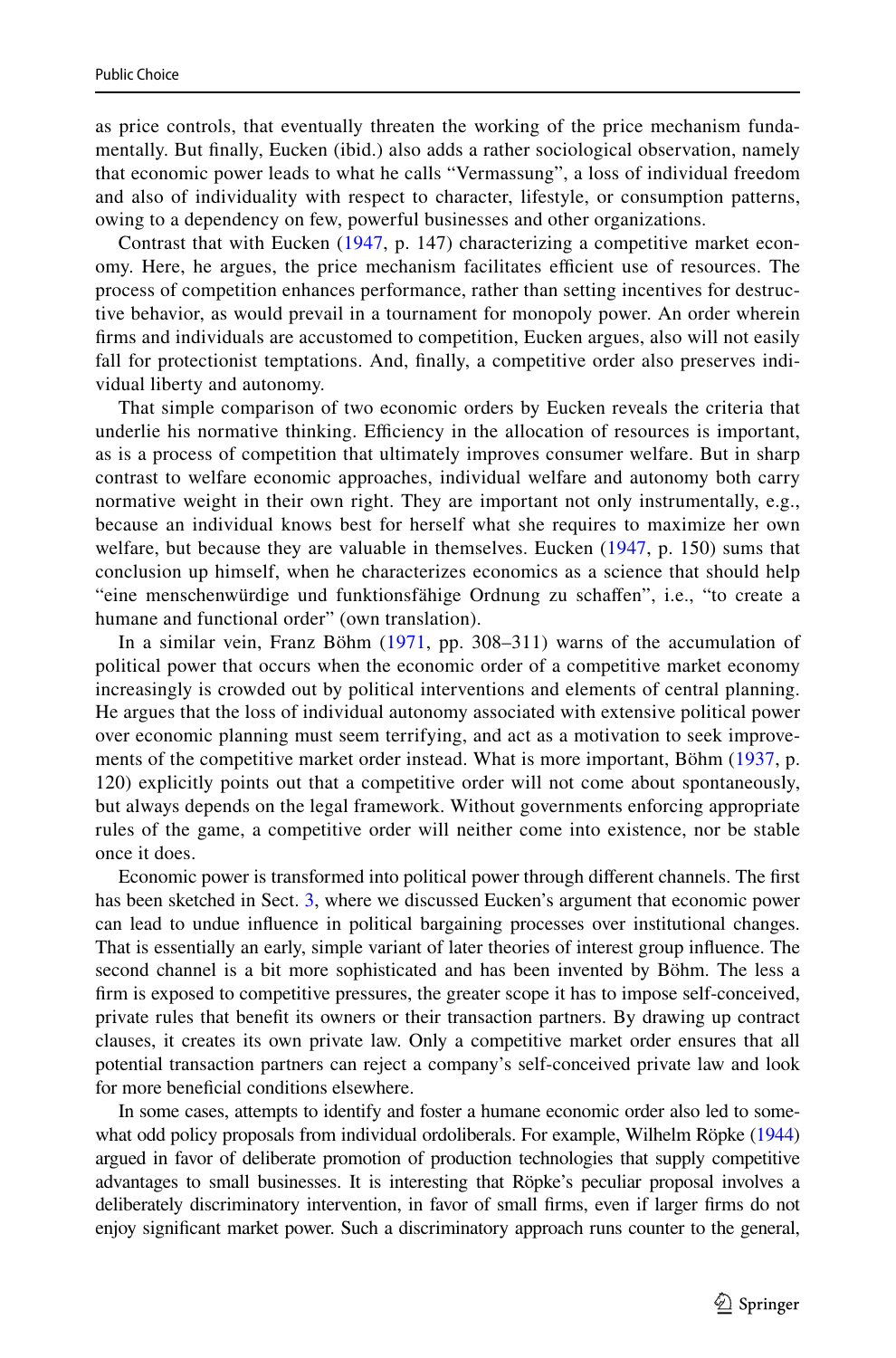rule-based approach Ordoliberalism usually proposes, but Röpke deems it necessary in that specific case to restrict production to a small and therefore, in his opinion humane, scale.

The claim that an economic order ought to serve diferent objectives clearly can lead to contradictions if they need to be traded off against one another. In the example above, Röpke puts great emphasis on what he believes to be a necessary characteristic of humane societies, namely, the organization of economic activity in small frms rather than large organizations in which the single individual is anonymous and interchangeable. A diferent ordoliberal economist, with less of a conservative Christian background than Röpke, could emphasize efficiency to a much greater extent, arguing in favor of exploiting economies of scale in larger frms. Given our discussion thus far, it therefore is not entirely clear which goals an ordoliberal, rule-based policy should serve.

Eucken and other members of the Freiburg School, such as Franz Böhm, distinguish themselves from other ordoliberals, like Röpke, by assigning unambiguous priority to securing competition as the material goal of economic policy and implementing a non-discriminatory, privilege-free order to do so (Vanberg, [2004](#page-17-0), p. 2). However, that recommendation does not simply reflect a personal preference, e.g., for economic efficiency and against having a more humane order (or what some people may believe to be a humane order), but an empirically testable claim that a competitive order that puts restraints on individual power simultaneously helps to achieve both an efficient *and* a humane economic order.

That claim can be made only on the level of general rules. A welfare economist micromanaging an economy always will see tradeoffs between the two objectives, as Röpke likewise did. Owing to his (at least implicit) claim that some sizes of frms optimally balances efficiency concerns with the concern of having a humane order, firm size itself becomes a policy objective. A policymaker would have to leave the level of general, rule-based policies and engage in micro-managing the economy, as a neoclassical welfare maximizer would do.

But on the level of rules, one can even claim that Röpke's optimal intervention rests on a misperception because one cannot pursue isolated, *prima facie* optimal interventions into the market process. The reason reveals a categorical diference between *Ordnungspolitik* and *Prozeßpolitik*, between rule-level policymaking and interventions into the market process, as perceived by Eucken. The former sets (or at least infuences) the rules of the game, the latter attempts to steer the economy towards specifc desired results by direct intervention. But, as Eucken argues, attempts at *Prozeßpolitik* often lead to spirals of intervention. If policymakers distort one margin, private-sector adaption often will lead to unintended consequences, which beg another intervention, and so on. *Prozeßpolitik*, argues Eucken, itself threatens the stability of a market order and leads to a crowding out of competitive forces by central planning (Vanberg, [2004](#page-17-0), p. 2). However noble the underlying intentions may be, attempts to directly intervene into the market process, according to Eucken, risk severe damage to the competitive economic order as a whole and through the interdependency of orders also to the political and societal order. Therefore, economic policymaking always should aim at a rational design of the rules that shape (albeit sometimes indirectly) the economic order and to make sure that that order is a competitive one – because only then is the stability of an order that also is humane secured.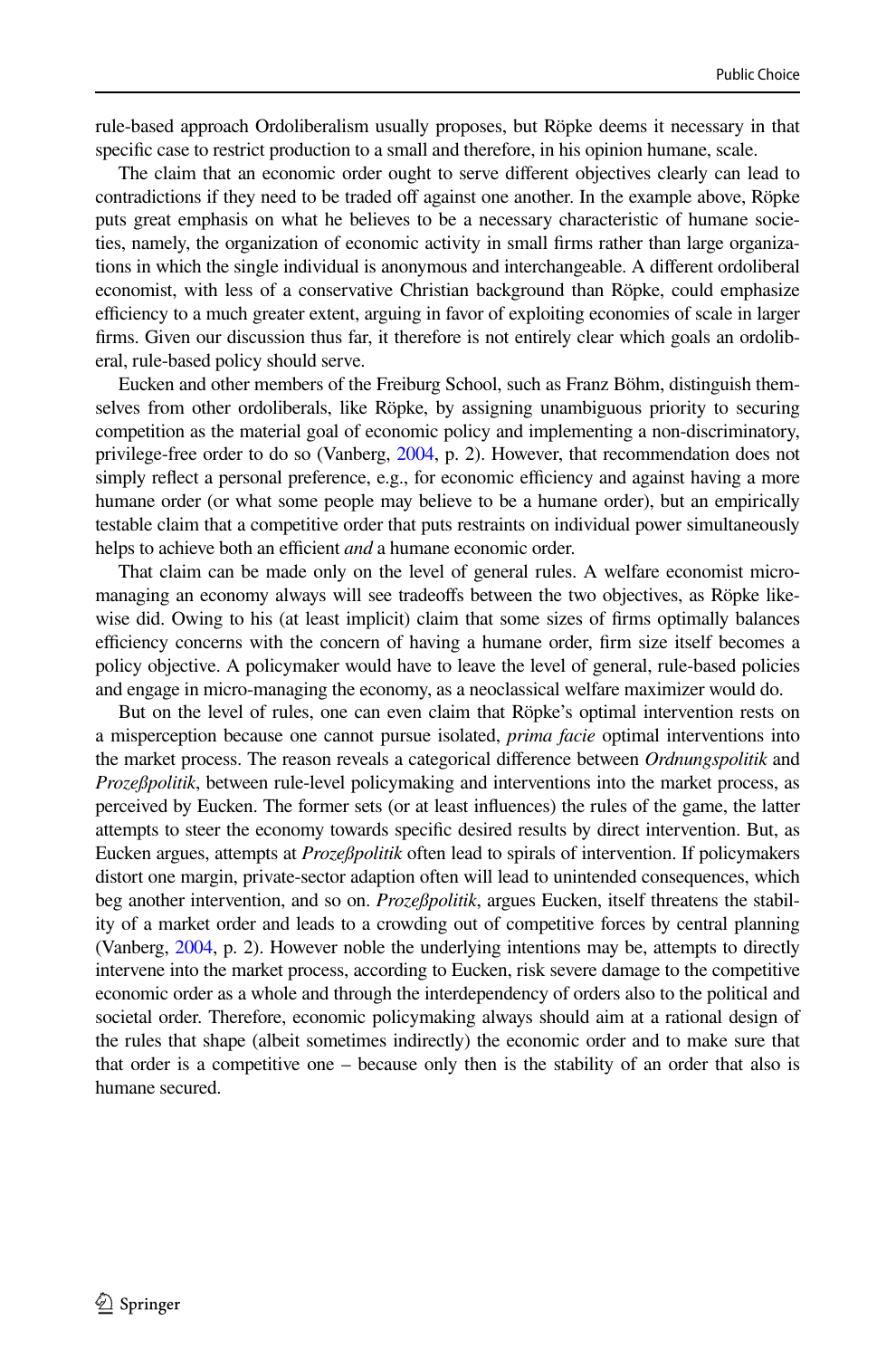#### <span id="page-8-0"></span>**5 Rule‑based** *Ordnungspolitik***: a more practical perspective**

Eucken was well aware of some issues of the political economy of providing economic policy expertise. He argued that such expertise could well be used for problematic purposes and that even well-intended policy eforts, for example, those directed at reducing unemployment, could be abused to further the goals of special interest groups (Eucken, [1947](#page-16-6), p. 138). Eucken clearly is not taking the same position adopted later by welfare economics, advocating for economics to give counsel to hypothetical, ideal governments. The Freiburg ordoliberals want to improve actual economic policy and they are aware that in order to do so, they will need to account for the problems of actual policymaking processes. They also were aware of the problem that a rational, rule-based set of policies may not be easy to implement. Eucken [\(1952,](#page-16-3) p. 219) even argued that times of crisis might be the most important windows of opportunity wherein fundamental reforms of the economic order could fnd the necessary political support.

The frst core element of the Freiberg School's political program is competition policy. Perfect competition is the ideal, a market structure wherein nobody, neither on the supply nor on the demand side, has signifcant market power and wherein, therefore, the price mechanism leads to an efficient allocation of resources. Perfect competition is associated with *Leistungswettbewerb*, a form of competition in which suppliers' resources are directed towards improving their goods or lowering their prices, in contrast to more destructive forms of competition, such as actively sabotaging the eforts of rivals in order to gain market power. In a world where rule-based competition policy prohibits frms from harvesting excessive monopoly rents, such destructive eforts appear irrational (Eucken, [1952](#page-16-3), p. 247). Such a competition policy needs to be predictable; it needs to defne clear criteria for a regulatory body to intervene and, for example, prohibit mergers of some companies. That rule-based approach also is a self-commitment of governments to refrain from unwarranted interventions into the market process itself: The less discretionary leeway they have, the less likely are abuses of the power in the conduct of competition policy, e.g., in order to support special interest groups.

Therefore, when we discuss *Ordnungspolitik* as rule-based policy, the discussion relates to at least two levels. One level is the policy directed at the economic order, which market participants experience as the rules of the game. Such policies can come as negative, formal rules addressed at market participants and also as political eforts to create the necessary conditions for a competitive order (Eucken, [1952,](#page-16-3) p. 255). The second level, however, political self-restraint, implies that constitutional rules restricting the scope of government interventions also are an element of *Ordnungspolitik*. Governments need to be prohibited from implementing policies that endanger the proper functioning of the price mechanism, with everything that entails: no infationary monetary policies, no protectionism, no favoring of market incumbents, no subsidies that prevent the exit of insolvent frms, no direct price controls, and many more (Ibid.). On the second level, *Ordnungspolitik* likewise always entails the task of looking for rules that ensure governmental self-restraint regarding such undesired policies (also see Böhm, [1966](#page-16-10)).

Eucken [\(1952,](#page-16-3) pp. 254–303) is well-known for having established a number of principles that he believed should guide *Ordnungspolitik* and that sum up in a more systematic way what governments should and should not do. His *konstituierende Prinzipien* (constitutive principles) need, in his own view, to be followed in order to establish the conditions for a competitive economic order to be functional at all. They are: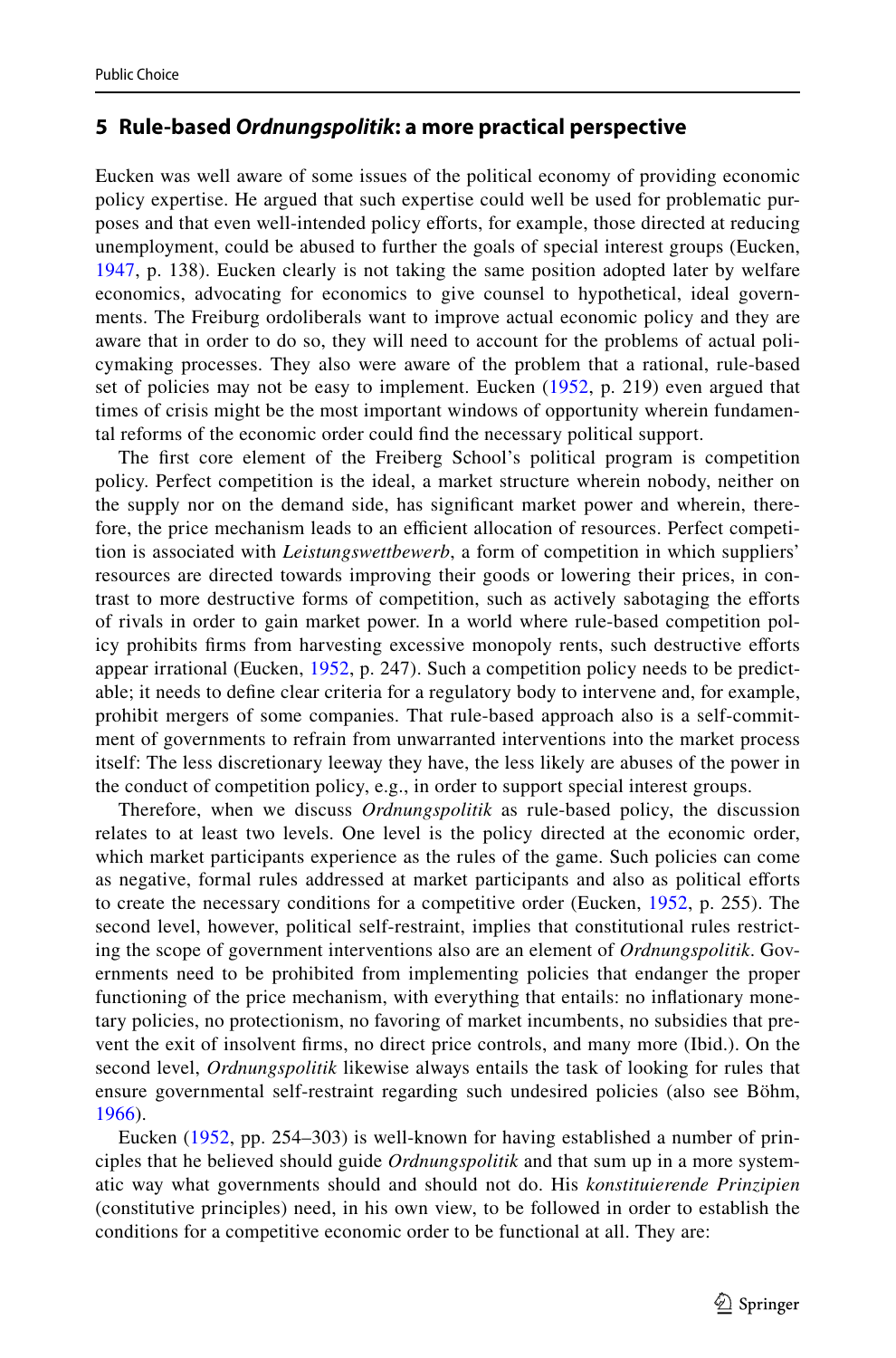- 1. *Stable money*: Eucken argues that stable money is a prerequisite for the price mechanism to work, and he argues that that goal may require a monetary order that leaves little leeway for the monetary authorities to engage in discretionary policymaking. A monetary constitution that grants technocrats independence and commits them to a stable infation rate target would, in his view, not be sufficient. Instead, a rule that ensures stable and predictable rates of money supply growth could be desirable (Eucken,  $1952$  $1952$ , p. 259).<sup>2</sup>
- 2. *Open markets*: Eucken was convinced that a lesson to be learned from economic history is that closure of markets facilitates the emergence of cartels and generally secures market power. That obviously is true for some cases of market closure, such as tarifs or regulatory burdens that deter entrants. It often also is true of a denial of market exit, if, for example, inefficient incumbents receive subsidies and thereby deter Schumpeterian processes of creative destruction.<sup>[3](#page-9-1)</sup> His focus on openness even led Eucken to be critical of patent laws, which he suspected to guard inefficient market power (Eucken, [1952](#page-16-3), pp. 268–269).
- 3. *Secure private property rights*: Anticipating some later developments in the new institutional economics, Eucken saw the importance of having secure private property rights. He substantiated his argument with *inter alia* the responsibility and competence that goes along with owning a property right in some resource. If the owner is fully accountable, he will seek the best possible use (ibid., p. 271). Eucken accompanies the argument in favor of secure property rights immediately with the importance of competition. Only in a competitive order, can we expect the power associated with property reliably to be held in check (ibid., p. 275).
- 4. *Freedom to contract*: This point seems a straightforward requirement for competition in a market order, but again, Eucken adds some words of caution. Freedom to contract needs to be embedded in a competitive order. Naming freedom to contract as a necessary requirement for competition and at the same time the stability of a competitive order as necessary for freedom to contract to yield positive outcomes may seem paradox at first. But it is important to see that economic policy has the explicit task of resolving the paradox by seeing that the freedom to contract is not used to build cartels or reduce competition in other forms (ibid., pp. 277–279).
- 5. *Accountability*: One component of the principle of accountability is straightforward; individuals are accountable for their own actions. If those actions lead to profts or other benefts or to losses should not matter and, in particular, channels that allow the externalization of losses should be closed. The second component may be less obvious. Suppose that a government regulates frms heavily. If such regulations afects their competitiveness adversely, the losses accrue to shareholders, not to the political decision-makers (ibid., p. 282). The principle of accountability therefore also leads to some skepticism regarding the legitimacy of regulatory interventions in general.
- 6. *Consistency of economic policy*: Eucken considers it important that individuals and frms are capable of making informed decisions over longer time horizons. Such predictability, he argues, in particularly important for stimulating investment. Thus, economic policy should be foreseeable and stable.

<span id="page-9-0"></span><sup>2</sup> For a more extensive discussion of Ordoliberalism and monetary policy, also see Feld et al., ([2021\)](#page-16-12) and Köhler and Vanberg ([2015\)](#page-16-13).

<span id="page-9-1"></span> $3\,$  See, e.g., modern Schumpeterian growth theory, as in Aghion et al., ([2014\)](#page-16-11).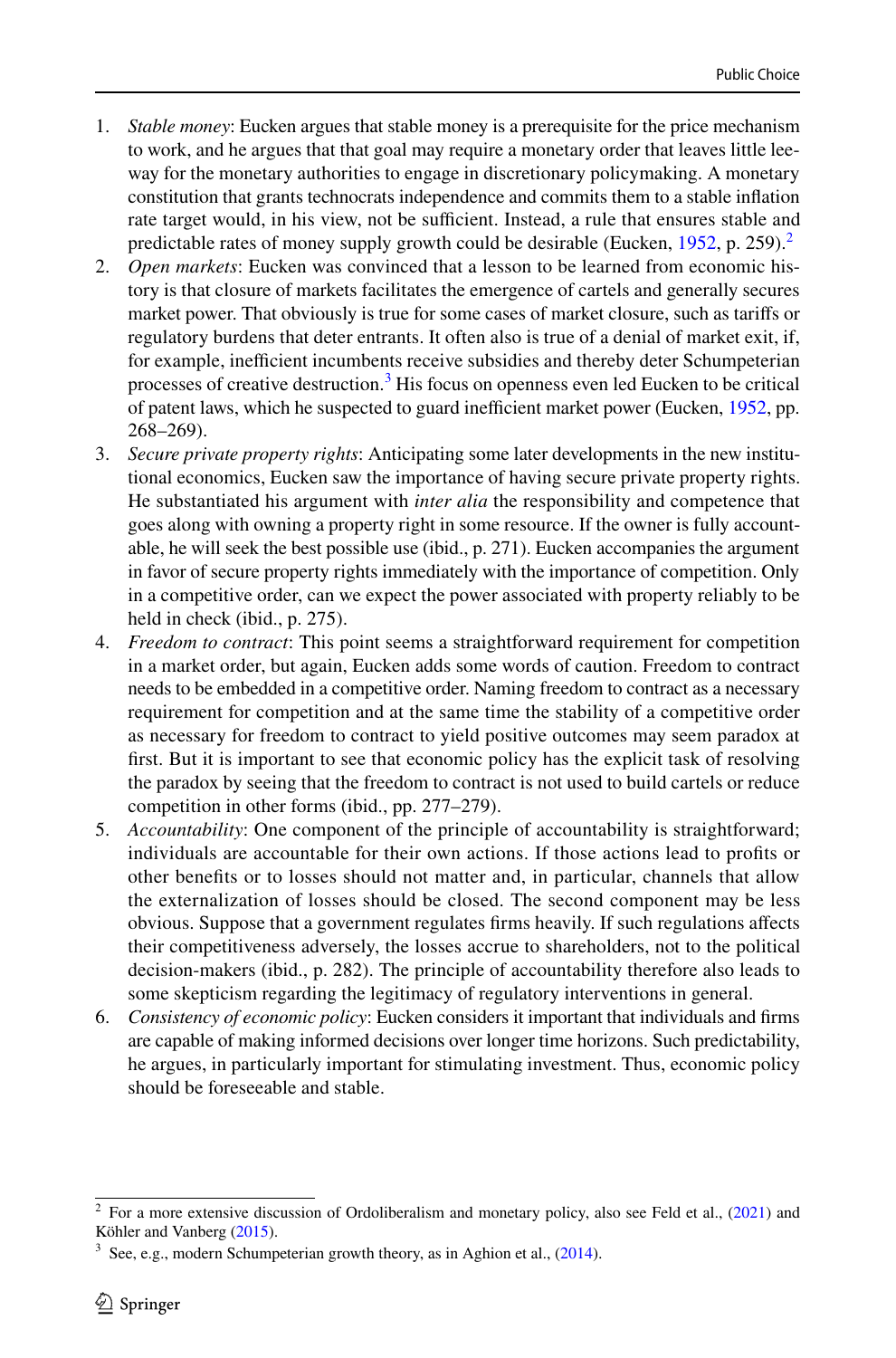The constitutive principles are amended by a set of so-called regulatory principles. Eucken ([1952,](#page-16-3) pp. 291–303) was well aware of the reality of market imperfections that cannot be cured by setting the rules for a competitive order alone. Natural monopolies and externalities are such cases, but he also argues that some degree of income redistribution will be necessary. Thus, the Ordoliberals have from early on reckoned that in some cases, efficiency demands direct interventions into market outcomes. But those interventions themselves are rule-based; clearly defined conditions should trigger them.<sup>[4](#page-10-1)</sup>

All of the constitutive principles can and should be implemented by some form of rulebased policy. A quantitative monetary policy rule controlling money supply is possible, as are constitutional rules that prohibit governments from engaging in protectionist policies. Constitutional rules of non-discrimination guaranteeing that the price mechanism is not distorted by discretionary subsidies to privileged frms likewise can be conceived. Private property rights can be secured by rules that limit the sizes of permissible tax burdens. It is important to see that such rules constrain discretion and that they do not determine economic outcomes. They defne a playing feld and rules of the game for both private producers and consumers acting in ordinary markets and for the political process itself.

An important issue that also needs to be addressed is enforcement. The paradox that rules limiting government need to be enforced by government itself cannot be escaped. The Freiberg School's founding generation carried with them a normative idea of what they called a "strong state", i.e., a state that is not receptive to ofers from special interest groups, but restricts itself to playing the role of a neutral referee. They have, however, not developed a coherent proposal as to how politicians can be bound to that normative ideal. Even though the enforcement problem remains unsolved, the idea of a strong state has drawn some criticism claiming that Ordoliberalism inherently is authoritarian.<sup>[5](#page-10-2)</sup>

#### <span id="page-10-0"></span>**6 Rule‑based policy‑making and the democratic process**

It is intuitively plausible that a stable, competitive order facilitates the type of productive competition that is envisaged by Eucken as an ideal, thereby steering the economy to serve the broad interests of consumers. Something that may be less plausible is the role remaining for democratic decision-making, when the discretionary decision-making power of governments efectively is constrained. Not surprisingly, some critics of ordoliberal thinking claim that the rule-based approach refects a thinking that is skeptical of democracy and that wants to restrain the polity to acting as a servant of an efficient market process.

The standard counterargument is that such critics of the ordoliberal position ignore that the analytical starting point for Eucken and others are the costs of not complying with their proposed principles. The historical root of the ordoliberal argument was, at the time, fresh experience of a breakdown of the economic order during the Great Depression and of Germany's political order thereafter. In their interpretation, those orders broke down as a result primarily of laissez-faire allowing market power to accumulate and of undue and inefficient discretionary policymaking that both failed to stabilize the economy and eroded the competitive order in consequence of governmental collusion with powerful special interests.

<span id="page-10-1"></span><sup>&</sup>lt;sup>4</sup> A referee has pointed out that the list of constitutive principles bears some resemblance to the items in the Economic Freedom of the World Index. I have, however, not found any indication that the authors of the EFW Index have been inspired directly by Eucken.

<span id="page-10-2"></span> $<sup>5</sup>$  For an in-depth discussion of the issue, see Köhler and Nientiedt [\(2021](#page-16-14)).</sup>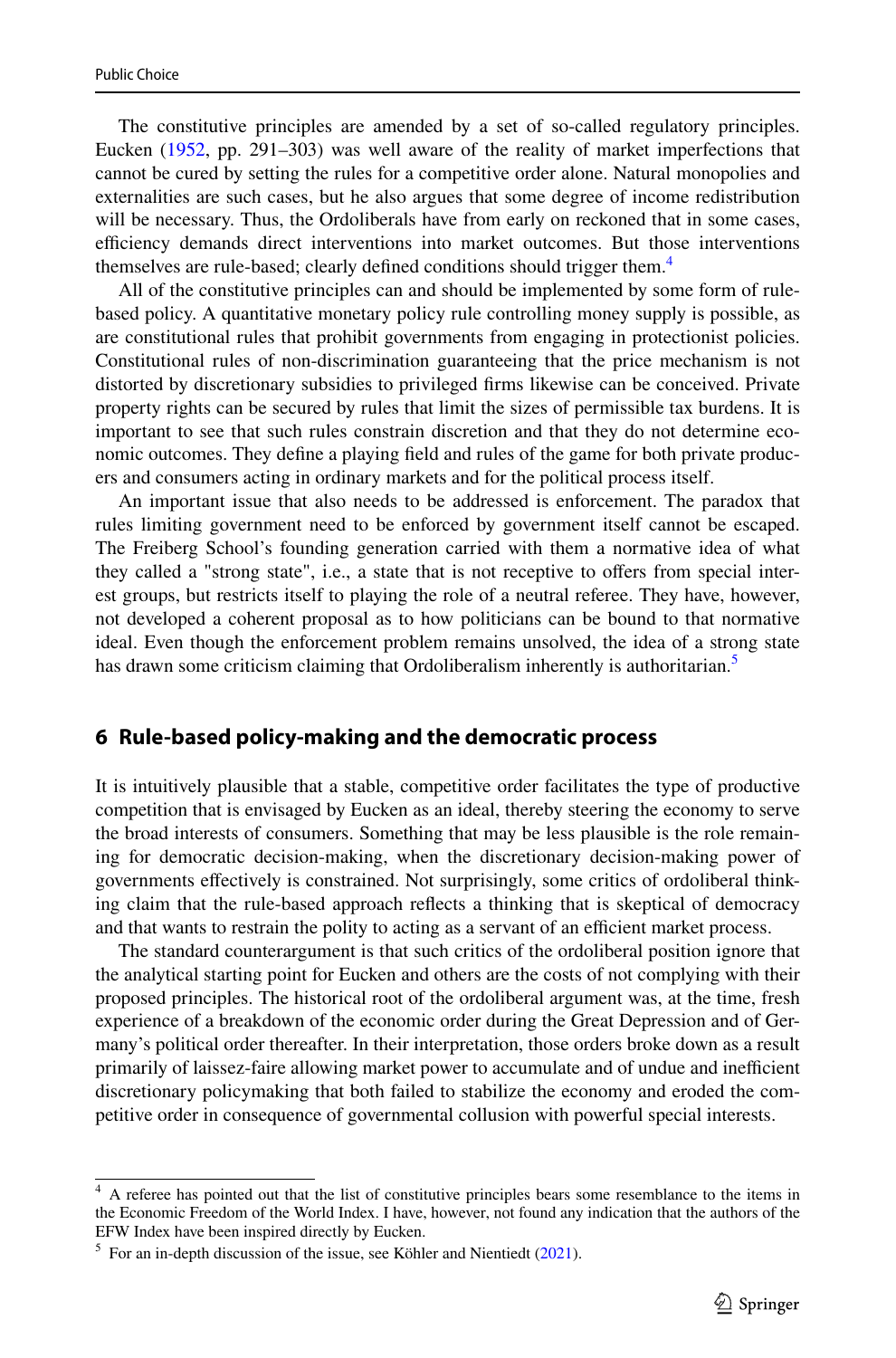To assume that laissez-faire leads to an undue accumulation of power by special interests is not, as it may at frst seem, a logical fallacy. It is a hypothesis about the emergence of power from an unchecked laissez-faire framework: Competition needs to be secured actively by the government, e.g., through active antitrust policy enforcement banning cartels and collusion. If such policies are not pursued, then, so the ordoliberal hypothesis goes, the laissez-faire order will erode itself, because market participants are allowed to become too powerful by evading competition.

The ordoliberal interpretation is pre- and post-Second World War period was not a unique historical experience, but that erosion of the competitive order associated with excessive discretionary policy is a permanent danger. The argument is therefore that only a state detached from serving special interest groups in a discretionary fashion is a strong state that can support the stability of desired orders. That is an empirical argument and it should be debated as such—we will return to this point in Sect. [7.](#page-12-0)

As soon as one leaves the abstract level of discussion on rule-based policymaking and discusses concrete measures, more margins of democratic decision-making appear. The frst-generation members of the Freiburg School did not develop an explicit political economy of fnding and recommending a specifc constitutional order for a given time and place. That gap in the theory may have contributed to a common misconception of Ordoliberalism as a doctrinal ideology that demands enforcing a fxed set of rules, specifed in detail in the writings of, by now, long-deceased Freiburg School members. Clearly, that interpretation is a misrepresentation. Rules need to be negotiated and every concrete rule poses concrete tradeofs. A political decision made along such lines refects a society's heterogeneous values und preferences.

Economic policy proposals, from an ordoliberal or any other school, will in practice serve only as inputs into real-world democratic processes. For example, a constitutional rule that limits the scope of taxation in order to protect private property rights will in practice be implemented only after broad democratic deliberations. Those discussions could concern the allowable total tax burden or the permissible structure of a tax schedule are, for instance, regressive income taxes acceptable? Many other features of such a tax rule need to be traded off against others.<sup>6</sup> Or consider the problem of patent law raised by Eucken, who emphasizes the danger that patents will reduce competition and serve primarily as legal underpinnings of monopoly power. From a diferent perspective, one obviously could argue that patent law creates incentives to invest more resources in research and development and thus increases the velocity of Schumpeterian creative destruction. Again, a confict arises between two possible objectives that can be resolved only through democratic deliberation and decision-making. One objectively correct rule for economic policymaking towards innovation policy is not available and political value judgments must be considered.

Furthermore, and little recognized in economics so far, theoretical and policy uncertainty are widespread even on issues like international trade or minimum wage laws, which have been studied for many years. Generally, no perfect *ex ante* knowledge is available about the actual functioning of an economic policy rule. And diferent individuals arrive at diferent conclusions about the efects that a rule eventually will have. Ideally, a process of thorough democratic deliberation amongst individuals who treat one another as "natural equals" (Levy & Peart, [2020\)](#page-17-9) facilitates an informed judgment about alternative rules.

<span id="page-11-0"></span> $6$  See, e.g., the proposal for constitutional tax reform by Brennan and Buchanan [\(1980](#page-16-15)).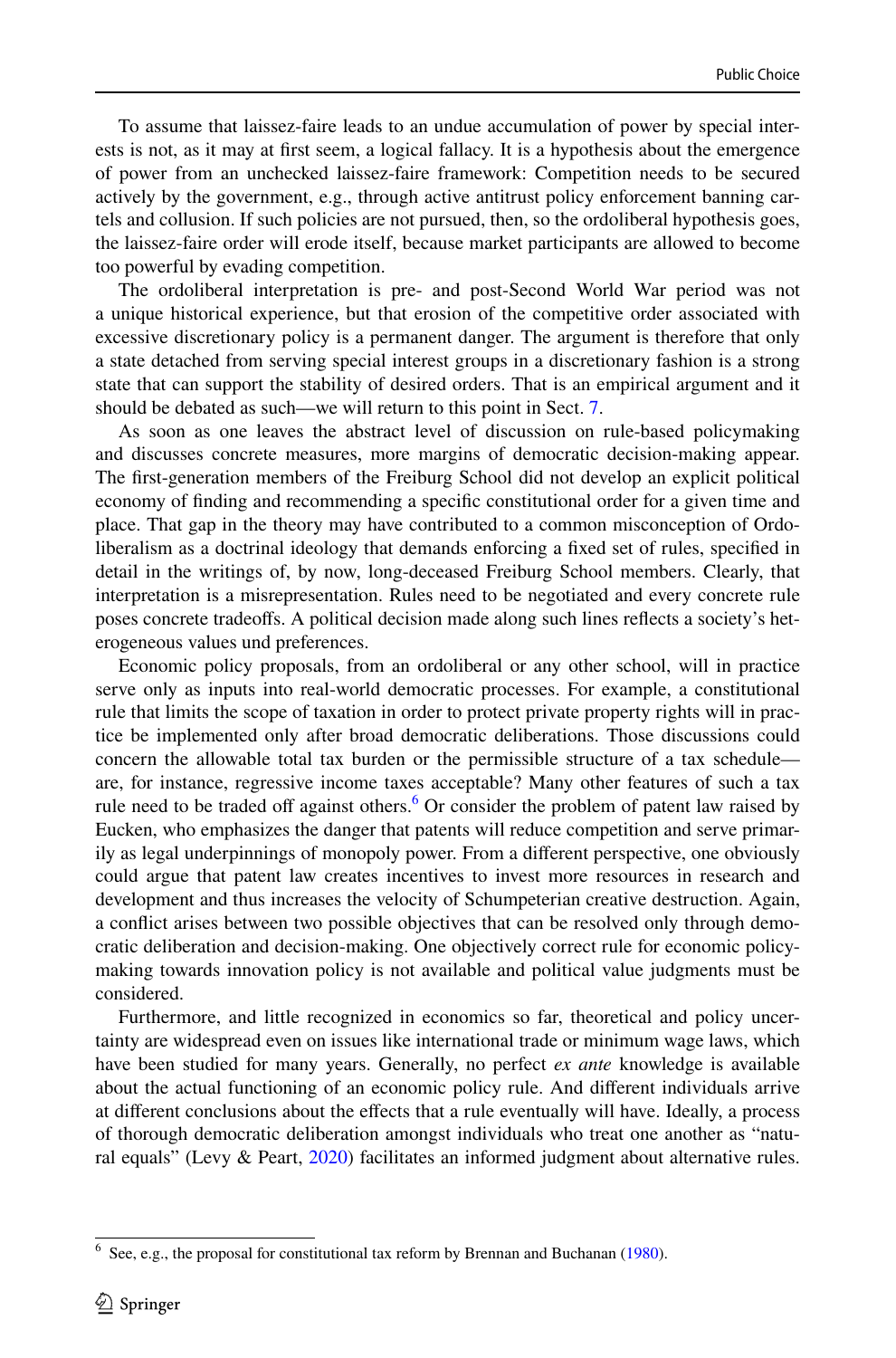Individuals share their dispersed knowledge and a more complete, informed picture of proposed rules emerges (Vanberg & Buchanan, [1989\)](#page-17-10). Of course, in reality, conficts of theory and conficts of interest overlap; individuals therefore have diferent motives than to let themselves be persuaded by the better argument (Schnellenbach  $\&$  Schubert, [2015\)](#page-17-11). But even if the process is not ideal, a period of democratic deliberation can improve the informational basis of a decision on rules.

The criticism that rule-based policy-making renders democratic processes irrelevant thus is grossly misleading. Rule proposals for economic policy are merely inputs into the process of democratic deliberation, intended to solve well-specifed problems. A rulebased approach to economic policy is not a substitute for democratic procedure, but relies heavily on it.<sup>7</sup>

### <span id="page-12-0"></span>**7 Is rule‑based** *Ordnungspolitik* **still called for?**

We have seen so far that the Freiburg School advanced plausible arguments in favor of rule-based policymaking. We likewise have seen that recent arguments that rule-based policymaking is in confict with the principles of an open democracy are not very convincing. Historically, the catastrophic economic collapse of the Great Depression and the even more catastrophic political collapse of the Weimar democracy in Germany led the members of the Freiburg School to advocate *Ordnungspolitik*. But are other, less spectacular examples still to be found wherein rules could be useful in limiting the scope of discretionary policymaking?

Four examples can illustrate the point that, from a modern perspective, the basic claims made by the frst generation of Ordoliberals remain rather robust. The examples do not include the established felds of rule-based economic policymaking, such as the adoption of fscal rules or the delegation of monetary policy to independent central banks. Rather, they are intended to illustrate that the slow erosion of the competitive market order, that members of the Freiburg School wanted to prevent by introducing suitable rules, is still a threat to be reckoned with.

Consider, for example, the argument that individual autonomy is worthy of protection by appropriate rules. A long-standing debate in behavioral economics questions whether individuals are capable of correctly estimating *ex ante* the utilities associated with the choices they are going to make.<sup>8</sup> Individuals often fail to predict expected utility accurately and therefore make choices they later regret. One could argue that such errors simply are part of the human condition, or one could propose "expert" help in making better choices. The latter approach is associated with a relatively novel strand of research on behavioral public economics, which looks for policy interventions that supposedly improve welfare by driving individuals to make choices that maximize actual, rather than falsely predicted utility. A popular aspect of that school of thought is the literature on so-called nudging, which is supposed to improve decision-making by using deliberately designed decision frames that manipulate individuals into choosing with a higher probability the alternative that a supposedly benevolent paternalist planner considers superior (e.g., Sunstein & Thaler, [2003\)](#page-17-12).

<span id="page-12-1"></span>Note, however, that Eucken has been rather wary of the danger that special interest groups dominate the democratic process; see Nientiedt and Köhler ([2016\)](#page-17-13).

<span id="page-12-2"></span><sup>&</sup>lt;sup>8</sup> For instance, Frey and Stutzer  $(2007)$  $(2007)$  and the discussion in Schnellenbach  $(2019)$  $(2019)$ .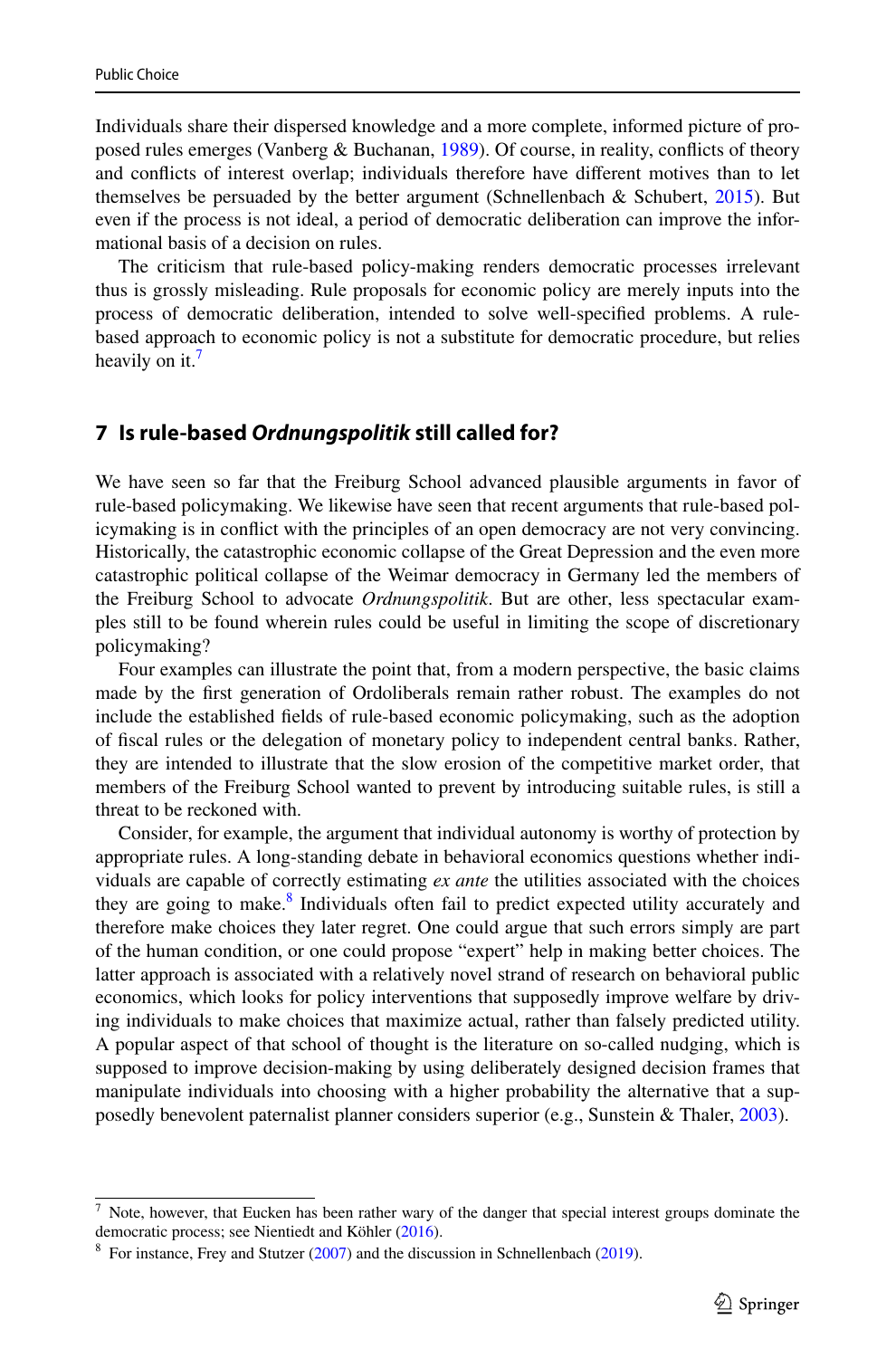But fundamental empirical problems are associated with such an approach. First of all, it does not work reliably owing to an epistemic problem that is well-known: Individuals seldom know what exactly satisfes the preferences of other individuals and therefore the probability is high that interventions produce results that are not helpful (Rebonato, [2012](#page-17-15)). Systematic biases also emerge. For example, in experiments, individuals who are supposed to guide the choices of others are much stricter (e.g., when it comes to a healthy diet) than they are when they consider their own choices. The result can be over-regulation of individual behavior and a loss of autonomy.

Another empirical result from experimental research shows that individuals who are subjected to paternalist interventions exhibit a positive willingness to pay to be able to make their own choices (Lusk et al. [2014](#page-17-16); Kragh Pedersen et al., [2012](#page-17-17)). From a psychological perspective, the empirically motivated self-determination theory states that individuals generally seek autonomy in determining their own goals and become more satisfed when they can pursue them themselves. Self-determination is seen as a basic human need (Deci & Ryan, [2000,](#page-16-17) [2012\)](#page-16-18).

We therefore observe, on one side, well-intentioned attempts to improve individual welfare by systematically overriding consumer sovereignty. Such attempts can come in the form of proliferating consumer protection laws or in the form of nudges and other manipulative exploitations of behavioral mechanisms. On the other side, we also observe an empirically well-documented preference for individual autonomy. A good reason to value one's own autonomy highly is that individuals do not know today how their own preferences will look tomorrow. If I do not know today how my preferred consumption patterns will be tomorrow, I have little reason to favor restraining my consumer sovereignty (Sugden, [2010](#page-17-18)).

A contractarian argument can then be made that individuals seek opportunity and demand an institutional order that expands and safeguards their choice sets from government intervention (Sugden, [2010\)](#page-17-18). That argument is indeed very close to the ordoliberal argument that a competitive economic order with an undistorted price mechanism and free of arbitrary interventions into voluntary transactions should be the general objective of rule-based policymaking. And the empirical evidence hinting at the importance of autonomy in choice also aligns with the ordoliberal stance of preserving a humane economic order, as discussed above. The preservation of consumer sovereignty by adopting appropriate rules can be supported by arguments from the modern literature on behaviorally motivated policy interventions.

As a second example, consider the costs of discretionary interventions into the competitive order. *Prima facie*, it appears that modern market economies are extremely resilient. It is safe to say that most governments do not pursue the implementation of Eucken's constitutive principles as their main policy objective. Instead, discretionary interventions into market processes are ubiquitous—but we still observe long-run growth, a reasonable degree of economic freedom, and relatively stable democracies in most advanced nations. The danger of a complete collapse and self-destruction of a competitive market order seems to be not as acute as the frst generation of Ordoliberals have argued under the fresh impression of the Great Depression and rise of National Socialism, Fascism and Communism.

But although modern market economies and democracies seem to be rather resilient and can sustain high levels of productivity and social welfare even with major discretionary interventions and massive public spending; the welfare losses imposed, for example, by rent-seeking efort still are non-negligible. Even though illegal, potentially scandalous types of rent seeking typically are not very pervasive in open democracies (Hillman and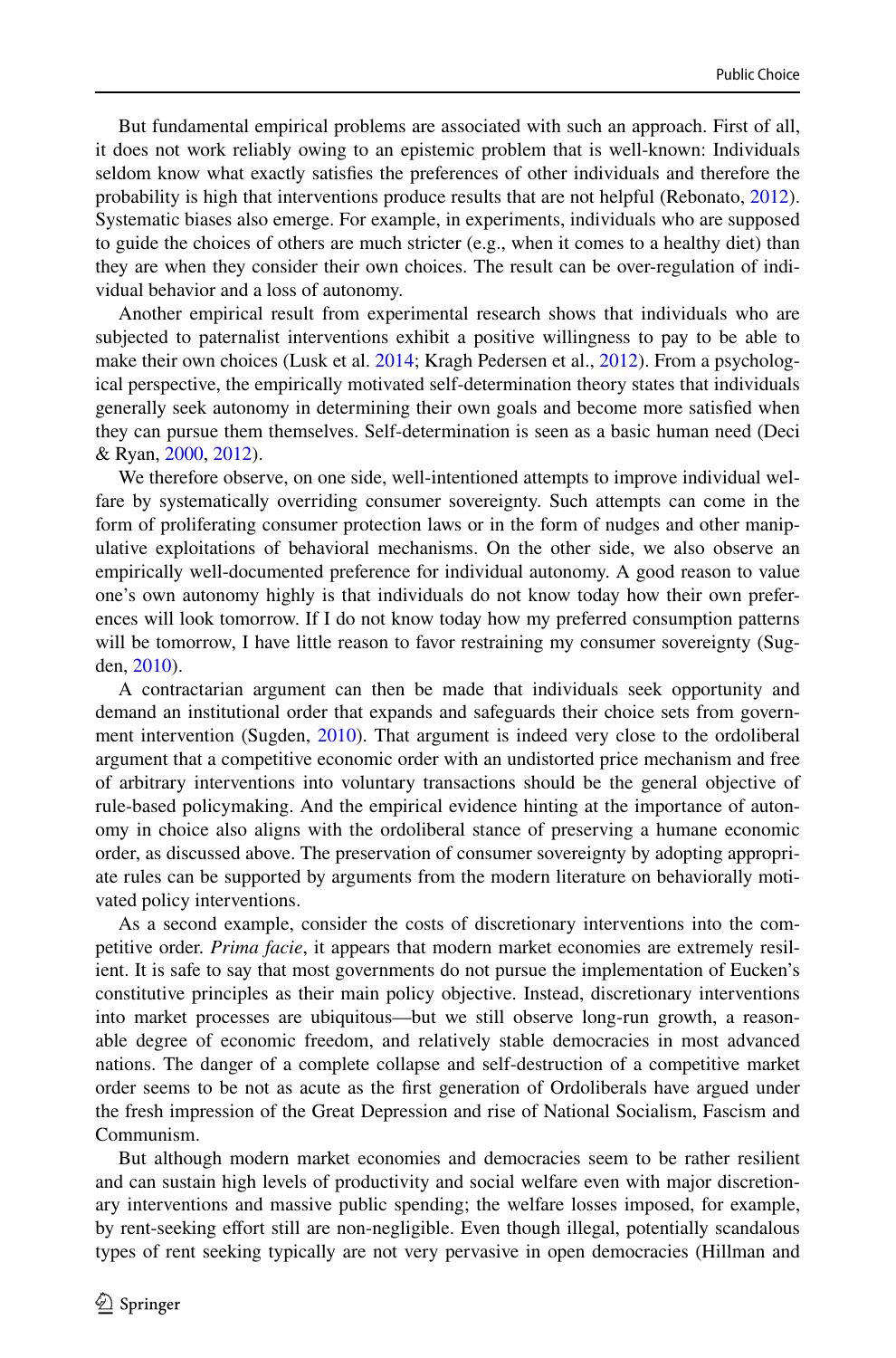Ursprung ([2016\)](#page-16-19), many costly rent-seeking activities are evident. Attempts arbitrarily to deter newcomers from market entry regulatorily occur on a regular basis (consider the troubles Uber has in entering many heavily regulated European taxi markets), and some countries have returned to the ancient practice of defending their home market with tarifs.

The overall efect of rent seeking on welfare in advanced economies is notoriously diffcult to estimate, in particular owing to unavailable data and the interval bounding the existing estimates of rent-seeking costs as a fraction of GDP rangrd from almost zero to a quarter of GDP (Del Rosal, [2011](#page-16-20)). But one has to take into account that some of those costs, such as the costs of foregone innovations caused by entry barriers, escape quantifcation more or less completely. In any case, rent seeking never is a productive activity and a rule-based policy that reduces rent seeking and secures the openness of markets can be expected to have positive efects, even if it is not necessary to prevent complete systemic failure of a market economy, or even an extreme accumulation of economic power that eventually threatens the functioning of democracy itself.

As a third example, consider the effects of a very generous welfare state with high replacement rates. It has been argued that in such a setting, a previously existing work ethic may be crowded out permanently (Lindbeck, [1995\)](#page-17-19). Indeed, some survey data align with that hypothesis. Relying on data from the World Values Survey, Lindbeck and Nyberg ([2006\)](#page-17-20) found that a more extensive welfare state tends to be accompanied by weaker self-reported work ethics.<sup>[9](#page-14-0)</sup> As far as a functioning market economy also depends on social norms and attitudes that are compatible with such an order, a danger therefore arises that very generous welfare states crowd out those very norms. The example shows that the interdependency of orders, as understood by Eucken, also can apply to informal rules and is not limited to the interactions of formal institutions.

As a fnal example, consider the problem of political selection. In the absence of rulebased politics, selection becomes extremely important. Once a politician is in office, the means to control her political decisions are rather imperfect. Parliamentary majorities often avoid the risks of snap elections and thus support governments, even if their policy choices run against the preferences of a signifcant number of members of the majority fractions. Referendums, if available at all, often are costly to organize. The more imperfect are the means of political control, the more important is the selection of politicians whose preferences align with those of a majority of voters. But what if a signifcant number of voters rewards trivial characteristics such as a candidate's good looks (Berggren et al., [2017](#page-16-21))? And that is only one example of what political scientists call valence.

A behavioral perspective on political decision-making processes shows that voters' choices can be driven by all kinds of considerations that have nothing to do with the material outcomes of political alternatives (Schnellenbach  $\&$  Schubert, [2015\)](#page-17-11). If both the selection process of political representatives and the means of *ex post* control are highly imperfect, rule-based policymaking can be seen as a useful commitment device that prevents excesses possibly following the accidental selection of incompetent or eccentric representatives. Modern approaches to political economics tend to confrm the imperfections of democratic procedures and highlight the importance of rule-based checks on discretionary government power. Limiting power by adopting appropriate rules is vital not only on markets in order to sustain a competitive economic order, but also in politics, where competition always is much more indirect an incomplete.

<span id="page-14-0"></span>Heinemann [\(2008](#page-16-22)) found the result to be robust when accounting for macroeconomic influences that were omitted from the original analysis.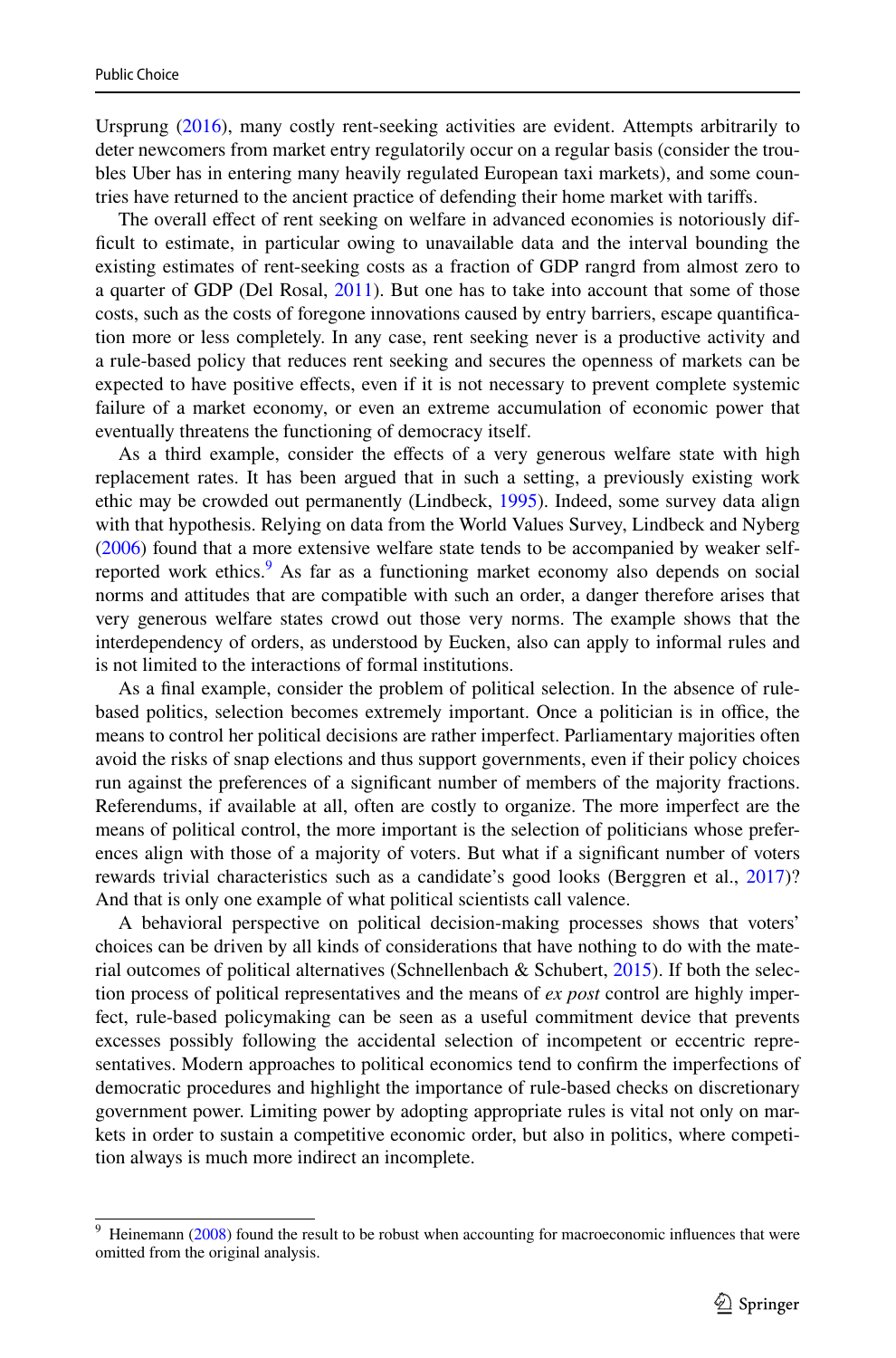# <span id="page-15-0"></span>**8 Conclusions**

Some of the analytical starting points of the Freiburg School of economics seem peculiar from a modern perspective. In particular, market economies and modern democracies could be more robust and less vulnerable than assumed by the School's frst-generation members. Under their experiences with the Great Depression and the rise of National Socialism, they argued that only a close-knit system of rules could secure the desired stability of the economic and political orders in the long run. That conclusion appears not to be the case.

Nevertheless, we argue that not having rules is costly and, hence, that the main thrust of the Freiburg approach remains valid. Good empirical arguments can be identifed for pursuing a rule-based *Ordnungspolitik* in order to avoid the costs of discretionary public policymaking. Furthermore, we argue that relying on stable rules does not imply incapacitating democratic decision-making. Rules rely on democratic support and rule-based *Ordnungspolitik* also leaves substantial material scope for discretionary democratic decision-making.

While we have seen diferences between the Freiburg School and the Virginia School in terms of motivating emphasis on rules, and also in terms of laying diferent normative foundations for rules, we also have seen overlaps. It is therefore an interesting question as to what extent Buchanan himself may have been inspired by the earlier works of Eucken and other members of the Freiburg School. It is well-established that that a main infuence on Buchanan's thinking has been the "Old" Chicago School (Levy & Peart, [2020\)](#page-17-9). As individuals, in particular Frank Knight and Henry Simons (Köhler & Kolev, [2013](#page-16-23)), who held very similar positions on the role of the state as the Ordoliberals did, played an important role in infuencing Buchanan. But more importantly, it is also argued that Friedrich von Hayek was an important bridge for ideas and topics between Freiburg und Chicago, by maintaining personal relations both to the Freiburg School, and to "Old" Chicago fgures like Simons (Köhler & Kolev, [2013;](#page-16-23) Kolev, [2021\)](#page-17-21).

Thus, there is reason to believe that the similarities in thinking that exist between the Freiburg School and the Virginia School are not entirely accidental. Certainly, Buchanan himself has emphasized repeatedly his own affinity to the tradition of thinking about orders, which both the Freiburg School and the Old Chicago School represent (Kolev, [2018\)](#page-16-24).

**Funding** Open Access funding enabled and organized by Projekt DEAL.

**Open Access** This article is licensed under a Creative Commons Attribution 4.0 International License, which permits use, sharing, adaptation, distribution and reproduction in any medium or format, as long as you give appropriate credit to the original author(s) and the source, provide a link to the Creative Commons licence, and indicate if changes were made. The images or other third party material in this article are included in the article's Creative Commons licence, unless indicated otherwise in a credit line to the material. If material is not included in the article's Creative Commons licence and your intended use is not permitted by statutory regulation or exceeds the permitted use, you will need to obtain permission directly from the copyright holder. To view a copy of this licence, visit [http://creativecommons.org/licenses/by/4.0/.](http://creativecommons.org/licenses/by/4.0/)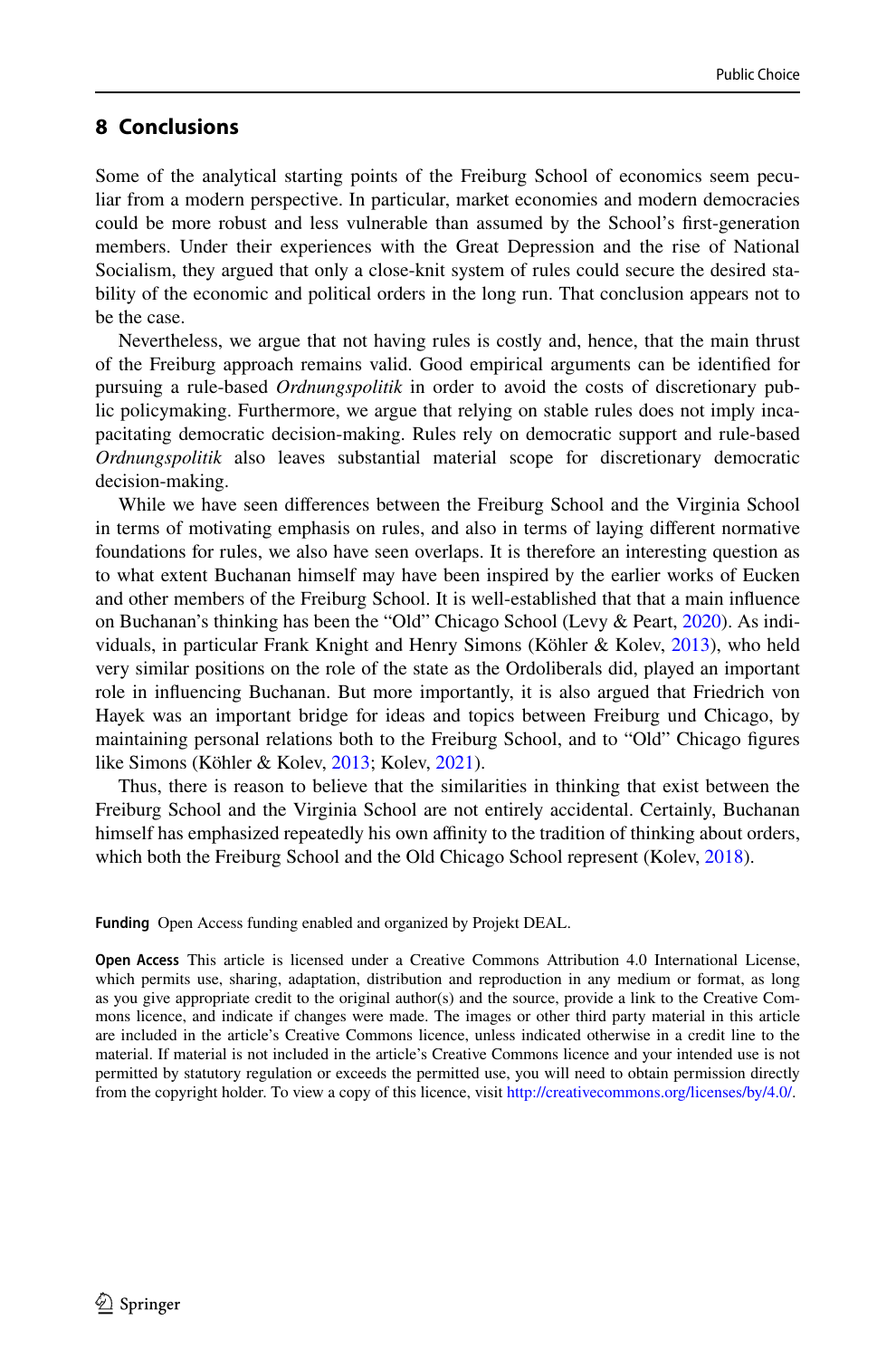# **References**

- <span id="page-16-4"></span>Acemoglu, D., Cantoni, D., Johnson, S., & Robinson, J. A. (2011). The consequences of radical reform: The French revolution. *American Economic Review, 101*(7), 3286–3307
- <span id="page-16-8"></span>Acemoglu, D., Johnson, S., & Robinson, J. A. (2001). The colonial origins of comparative development: An empirical investigation. *American Economic Review, 91*(5), 1369–1401
- <span id="page-16-11"></span>Aghion, P., Agcigit, U., & Howitt, P. (2014). What do we learn from Schumpeterian growth theory? In P. Aghion & S. N. Durlauf (Eds.), *Handbook of economic growth.* (Vol. 2, pp. 515–563). Elsevier.
- <span id="page-16-21"></span>Berggren, N., Jordahl, H., & Poutvaara, P. (2017). The right look: Conservative politicians look better and voters reward it. *Journal of Public Economics, 146*, 79–86
- <span id="page-16-5"></span>Böhm, F. (1937). *Die Ordnung der Wirtschaft als geschichtliche Aufgabe und rechtsschöpferische Leistung*. Kohlhammer.
- <span id="page-16-10"></span>Böhm, F. (1966). Privatrechtsgesellschaft und Marktwirtschaft. *Ordo Jahrbuch für die Ordnung von Wirtschaft und Gesellschaft, 17*, 75–151
- <span id="page-16-9"></span>Böhm, F. (1971). Freiheit in Ordnung in der Marktwirtschaft. Reprinted in N. Goldschmidt and M. Wohlgemuth (2008), pp. 299-312.
- Böhm, F., Eucken, W. and Großmann-Doerth, H. (1936). Unsere Aufgabe. Reprinted in N. Goldschmidt and M. Wohlgemuth (2008), pp. 27-41.
- <span id="page-16-15"></span>Brennan, B., & Buchanan, J. M. (1980). *The power to tax. The analytical foundations of a fscal constitution*. Cambridge University Press.
- <span id="page-16-17"></span>Deci, E. L., & Ryan, R. M. (2000). The 'what' and 'why' of goal pursuits: Human needs and the self-determination of behavior. *Psychological Inquiry, 11*, 227–268
- <span id="page-16-18"></span>Deci, E. L., & Ryan, R. M. (2012). Motivation, personality and development within embedded social contexts: An overview of self-determination theory. In R. M. Ryan (Ed.), *Oxford handbook of human motivation.* (pp. 85–107). Oxford University Press.
- <span id="page-16-20"></span>Del Rosal, I. (2011). The empirical measurement of rent-seeking costs. *Journal of Economic Surveys, 25*(2), 298–325
- <span id="page-16-7"></span>Denzau, A. T., & North, D. C. (1994). Shared mental models: Ideologies and institutions. *Kyklos, 47*(1), 3–31
- <span id="page-16-2"></span>Eucken, W. (1939). *Grundlagen der Nationalökonomie*. Fischer.
- <span id="page-16-6"></span>Eucken, W. (1947). Über die zweifache wirtschaftspolitische Aufgabe der Nationalökonomie. Reprinted in N. Goldschmidt and M. Wohlgemuth (2008), pp. 133-154.
- <span id="page-16-3"></span>Eucken, W. (1952). *Grundsätze der Wirtschaftspolitik*. (7th ed.). Mohr Siebeck.
- <span id="page-16-1"></span>Feld, L. P., & Köhler, E. A. (2011). Ist die Ordnungsökonomik zukunftsfähig? *Zeitschrift für Wirtschaftsund Unternehmensethik, 12*, 173–195
- <span id="page-16-12"></span>Feld, L.P., Köhler, E.A. and Nientiedt, D. (2021). Die Europäische Währungsunion aus traditioneller und moderner ordnungsökonomischer Perspektive. *Ordo Jahrbuch für die Ordnung von Wirtschaft und Gesellschaft* 69, forthcoming.
- <span id="page-16-16"></span>Frey, B. S., & Stutzer, A. (2007). What happiness research can tell us about self-control problems and utility misprediction. In B. S. Frey & A. Stutzer (Eds.), *Economics and psychology. A promising new crossdisciplinary feld.* (pp. 169–196). Cambridge: MIT Press.
- <span id="page-16-0"></span>Goldschmidt, N., & Wohlgemuth, M. (Eds.). (2008). *Grundtexte zur Freiburger Tradition der Ordnungsökonomik. Untersuchungen zur Ordnungstheorie und Ordnungspolitik 50*. Mohr Siebeck.
- <span id="page-16-22"></span>Heinemann, F. (2008). Is the welfare state self-destructive? A study of government beneft morale. *Kyklos, 61*, 237–257
- <span id="page-16-19"></span>Hillman, A. L., & Ursprung, H. (2016). Where are the rent-seekers? *Constitutional Political Economy, 27*(2), 124–141
- <span id="page-16-23"></span>Köhler, E. A., & Kolev, S. (2013). The conjoint quest for a liberal positive program: "Old Chicago", Freiburg, and Hayek. In S. J. Peart & D. M. Levy (Eds.), *F.A. Hayek and the modern economy.* (pp. 211–228). Palgrave Macmillan.
- <span id="page-16-14"></span>Köhler, E. A., & Nientiedt, D. (2021). Was Walter Eucken a proponent of authoritarian liberalism? *Public Choice*.<https://doi.org/10.1007/s11127-021-00876-z>
- <span id="page-16-13"></span>Köhler, E. A., & Vanberg, V. J. (2015). The constitutionalization of money: A constitutional economics perspective. In L. H. White, V. J. Vanberg, & E. A. Köhler (Eds.), *Renewing the search for a monetary constitution.* (pp. 59–103). CATO Institute.
- <span id="page-16-24"></span>Kolev, S. (2018). James Buchanan and the "new economics of order" research program. In R. E. Wagner (Ed.), *James M. Buchanan. A theorist of political economy and social philosophy.* (pp. 85–108). Palgrave Macmillan.